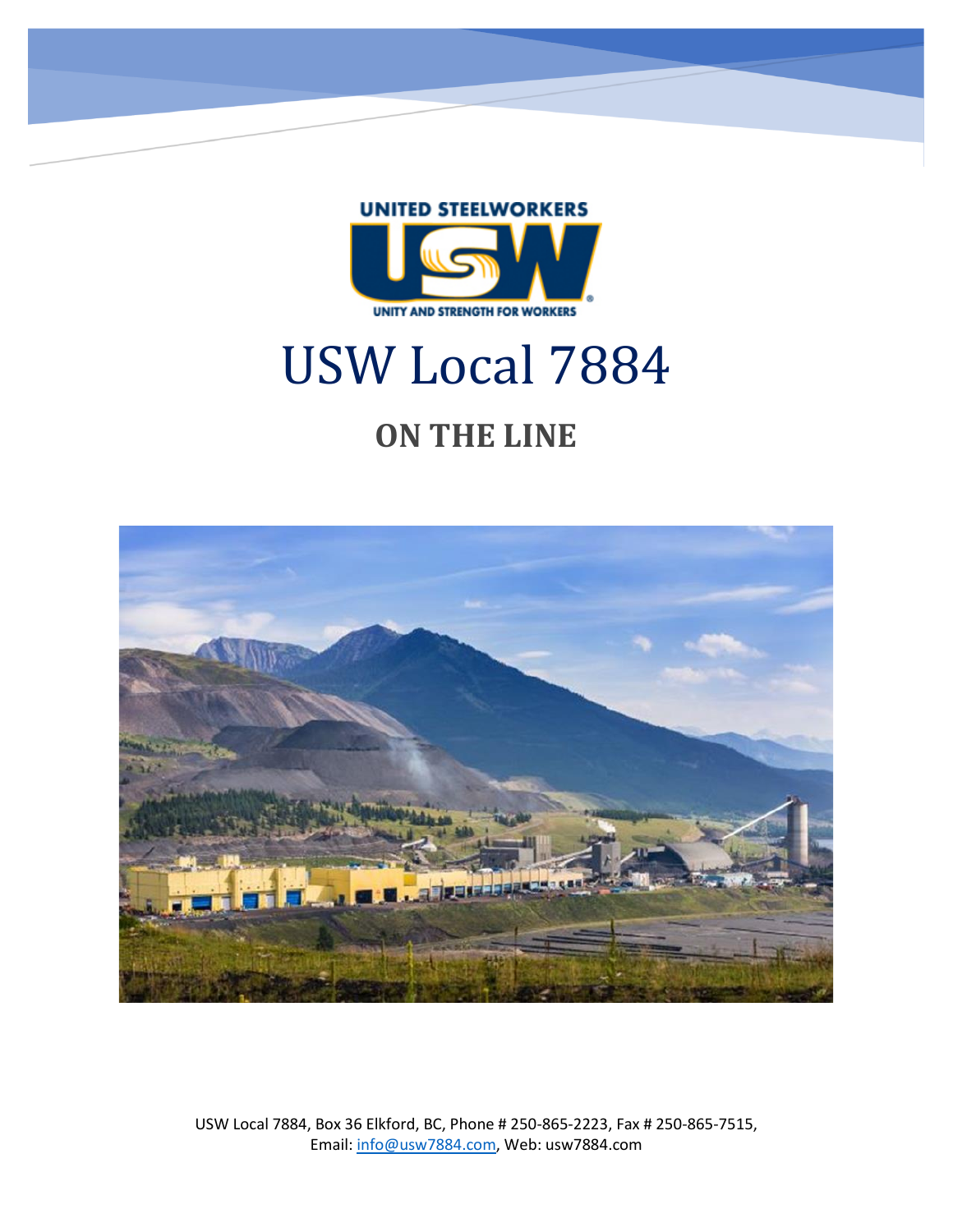#### **Letter to the membership**

#### **USW Local 7884 Membership**

I want to begin by telling each of you how proud I am to represent such a strong and resilient membership. The challenges and hurdles that we have faced and overcome together over the last two years would have put most memberships and employers into a tailspin. Not us! We stood strong. We adapted when necessary and ensured we took the extra time to look out for one another. Making changes when needed and making countless sacrifices along the way our membership strengthened in both safety and solidarity.

Our OHSC team has worked countless hours preparing and responding to challenges both onsite and offsite, that in some cases were unforeseen. Keeping the membership's health and safety in the forefront has allowed us to successfully work through this pandemic. The Mine manager and I will be working closely with the OHSC over the next year to ensure we have a stronger safety presence onsite. The OHSC has also put an enormous amount of effort into finding solutions to some of the ongoing issues. FRO has seen a significant decrease in dangerous occurrences in 2021 but we still have a lot of work ahead of us. Please continue to look out for one another and stand up for safety.

Local 7884 has also just completed a bargaining year by securing a Collective Bargaining Agreement that is valid until May 1, 2027. I want to make it clear to all of you that if it wasn't for the membership showing its strength and solidarity, we wouldn't have been nearly as successful as we were.

As many of you are aware, Fording River Operations has recently announced that they have a serious problem with silica dust throughout the mine site. Their extensive testing results show high and extremely high levels of silica dust in multiple departments and areas around the mine site which makes rectifying the problem extremely hard. What I am trying to say is that there is no easy solution to the problem.

Upon the Union being notified of this issue, we immediately started working with the Employer on both long term and short term administrative / engineering controls. These controls are necessary to lower the exposure limits of silica dust, but they will take time. Some of them you probably already see being put into place around your work area. All these controls are long term controls and require extensive costs and planning.

Upon being notified of the hazardous Silica levels, Teck immediately decided to implement multiple respirator protection SP&P's. They also did various fit testing blips for respirators and provided all employees with the proper respirator and PPE. (If you didn't receive this, please see first aid immediately and notify the Union)

As time has progressed and the Union continues to work with the Employer on long term solutions to reduce the exposure of Silica levels, the Employer has forgotten a key step to success. A key step to ensuring that all of you go home, safe, and healthy every day. That step is ensuring respirators are worn in high-risk areas until the long-term solutions are in place and have successfully lowered the risk to each of you.

As the long-term safety measures for silica dust are implemented and pressure tested, the Employer has not led the workforce by ensuring all their supervisors lead by example and wear their respirators when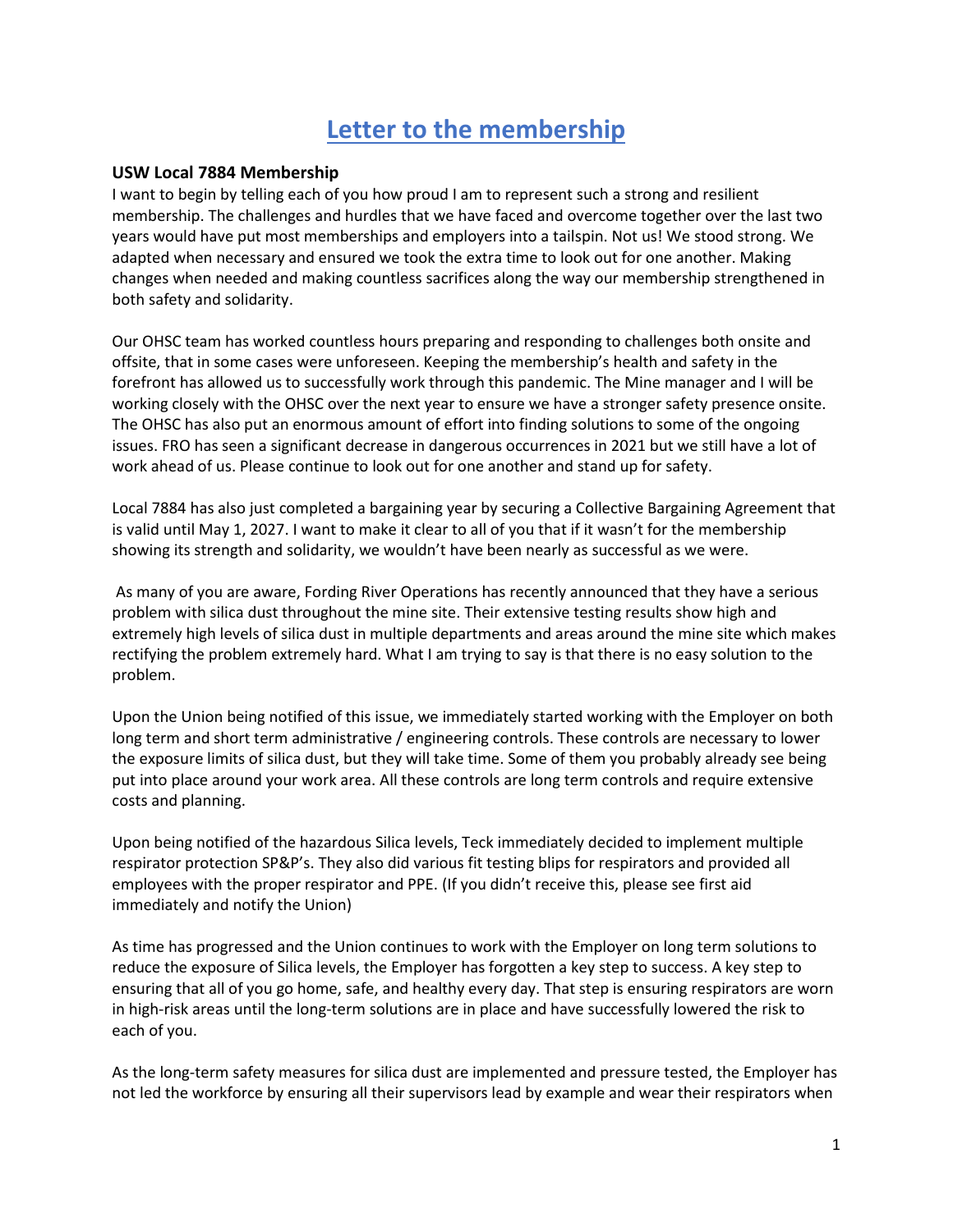in high-risk areas. They have not led the workforce by ensuring our members aren't putting themselves at risk daily by the complete lack of enforcement to such a serious issue.

Instead, the Company periodically, depending on department / shift / supervisor, has taken the stance that the solution is simply ensuring our members shave before work. This happens occasionally when a supervisor wants to flex their muscles to the crew. Apparently if you shave and can dawn a respirator, then you will be free of silica dust.

How someone in a leadership role figures that being clean shaven is the solution to silicosis is beyond me.

I have asked senior leadership as to why their supervisors don't wear respirators. Why does this cleanshaven blitz happen periodically and then your free to grow a beard again? Why is it that there is no enforcement to wear the necessary PPE? Why do some supervisors and some of the members still, after a year, not understand the lasting effects of silicosis? Why would someone on a particular shift & department have to shave but someone in the exact same job description on another shift not have too?

The answer I have received was "that the Business Unit is working on it."

Sisters and brothers of Local 7884, If the employer is going to continue to put each of us at risk daily, then we as the Union must stand up together and ensure we all stay safe from this deadly hazard. Do we want to have to shave and wear a respirator in these high-risk areas? Absolutely not, but in the short term we have an obligation to work safely and look out for one another's safety.

The Union has been pushing the Ministry and the Employer for decades to show that silicosis is a problem on the mine site. Now after many years the problem has been identified and it is even worse than the Union expected. We will not step back now and allow our members to be poisoned until the long-term exposure reduction solutions are in effect. Too many of our members have been poisoned already and we have WCB cases of silicosis to show the lasting effects.

My ask to each of you is to stand up for our health and safety. Stand up and ensure we protect ourselves from this deadly disease. The Union encourages all of you to wear the proper PPE to protect yourselves from this illness while we ensure long term solutions are implemented.

We will not support this lackadaisical approach to our immediate health and safety. If your supervisors won't take ownership and lead, then please stand up as the Union and lead your supervisors.

I apologize for the frustrations over the last while regarding shaving and respirators. None of you have deserved the unfair, unorganized treatment that you have been receiving and the Union will ensure we are all treated equally and fairly.

I would like to wish each of you and your family's, peace, joy, and prosperity throughout the upcoming holiday season and coming year. I thank you for your continued support and look forward to the challenges ahead in 2022!

Adam Connell, President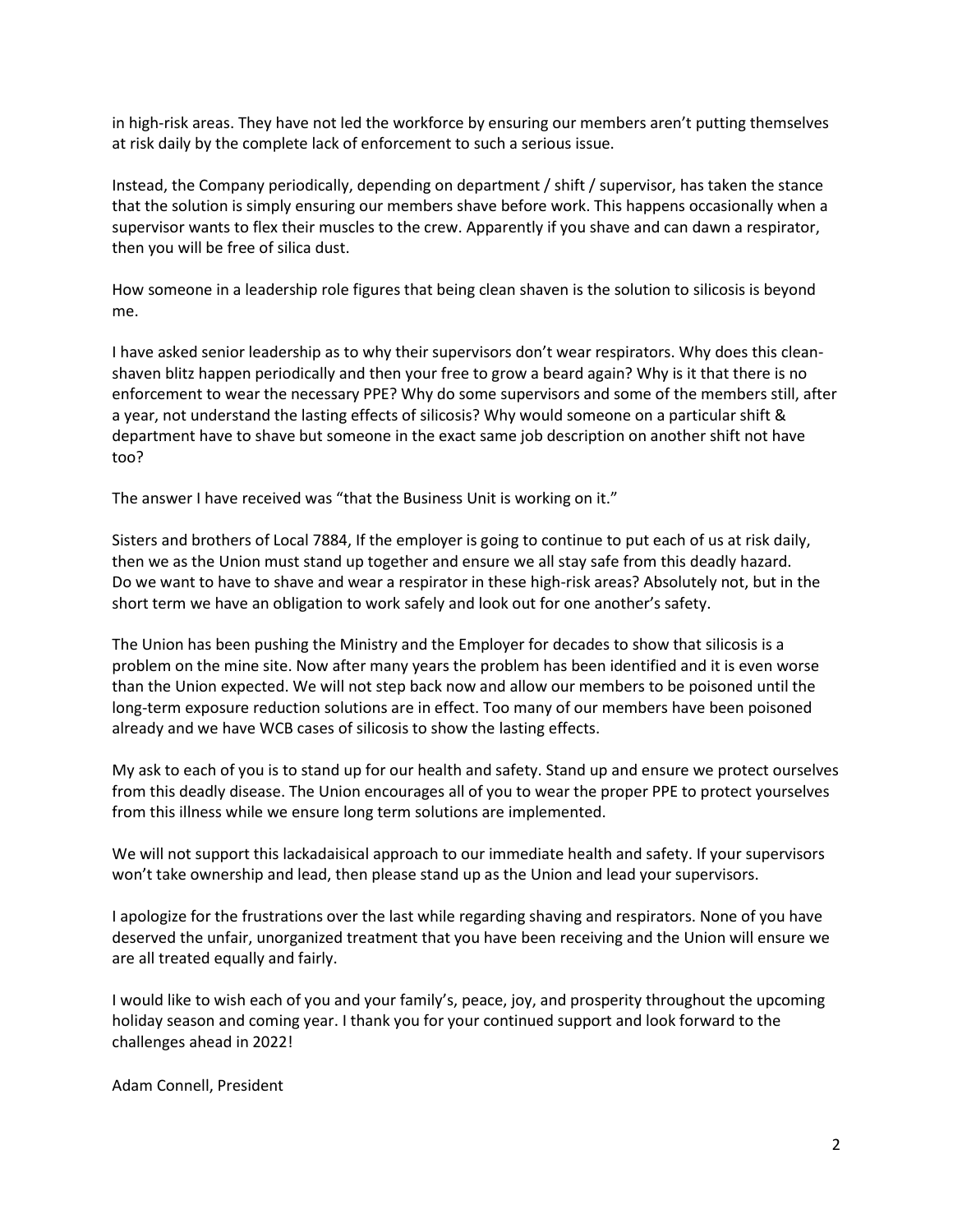#### **Congratulations to all the 2020/2021 Retirees**

**Barry Borkowski 30 years Paul Langenbach 31 years Daniel Borrows 39 years Kenneth Huisman 38 years David Bohn 38 years Gilbert Bourgeois 31 years Claude Smith 13 years Drayson Parker 31 years Bernie Karu 37 years Steve Fowler 38 years Joyce Carlson 40 years Larry Hooper 10 years Bruce Sawatsky 42 years Peter Sterbenc 41 years Tim Lowen 41 years Bradley Batchelor 39 years Ross Kelly 39 years Terry Durban 39 years Jim Lypkie 38 years Barry Mills 32 years Jack Allan 20 years John Robinson 13 years Terry Maloff 12 years Susan Wagner 10 years Rob Aikman 40 years Fred Riehl 40 years Murray Clow 41 years**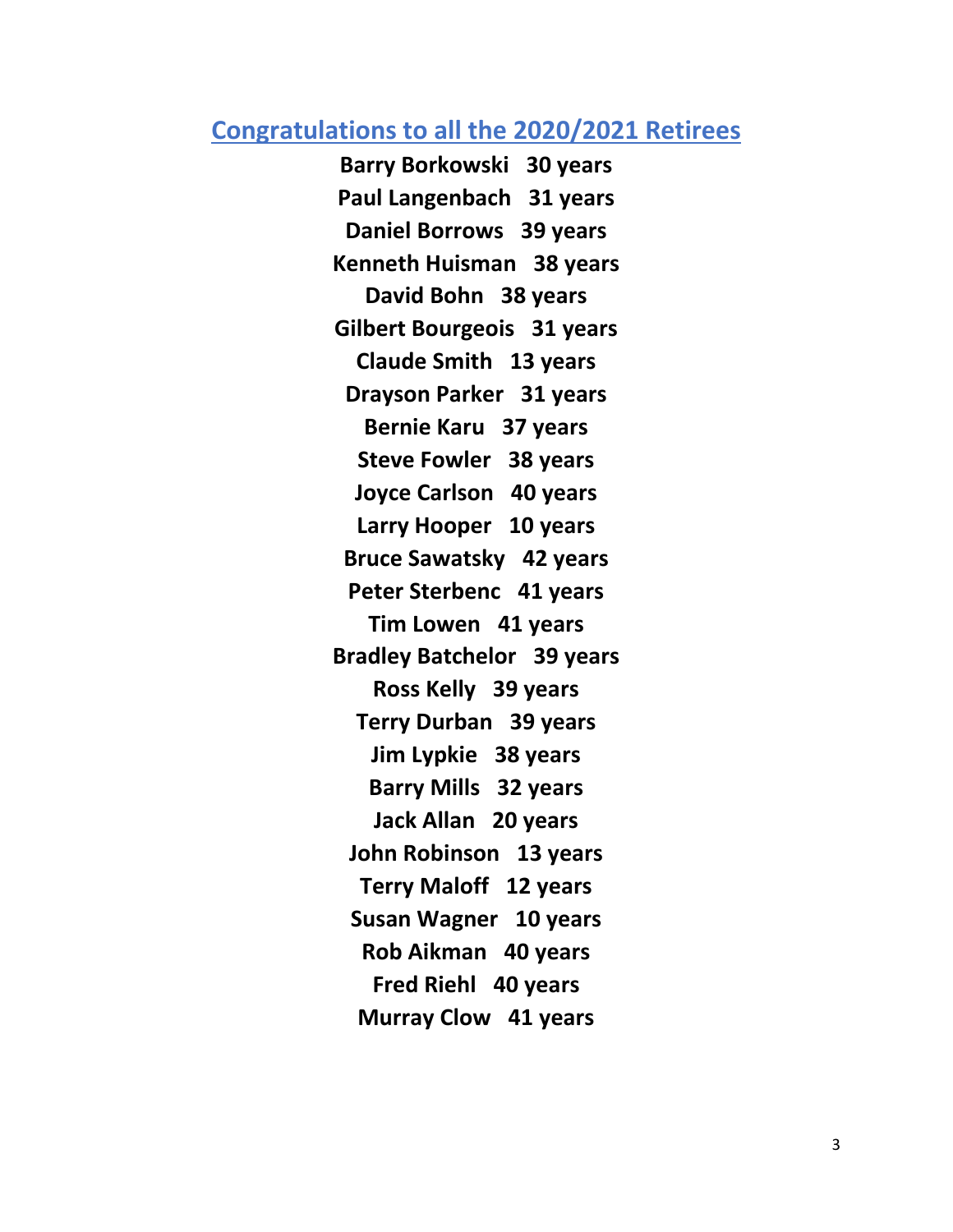#### **Retired But Not Gone**

That is right, I have pulled the pin. It's been forty years since I took a wrong turn in Sparwood and I'll never do that again.

Actually, Fording has been a great Company to work for. It has provided me and others job security to the point of retirement while many other Companies have gone under or had difficulties.

This is not to say that I have agreed with their management styles or decisions. In fact, more often than not I have not. Whether it was securing new contracts or challenging policies we (the Union) have always given them a good fight. I am pleased with our contract gains over the many years. When I first started employment, we were the lowest paid in the valley and now in many areas we are the leaders.

I believe I leave the Union in good hands. We have a lot of new Reps who have the energy and passion to continue the fight.

It's been an honour to represent our members over the many years. I definitely owe a big thanks to all the great Reps, Union Staff and volunteers who made our Local Union one of the strongest in Canada.

It's time for my nap. So long.

Fred Riehl

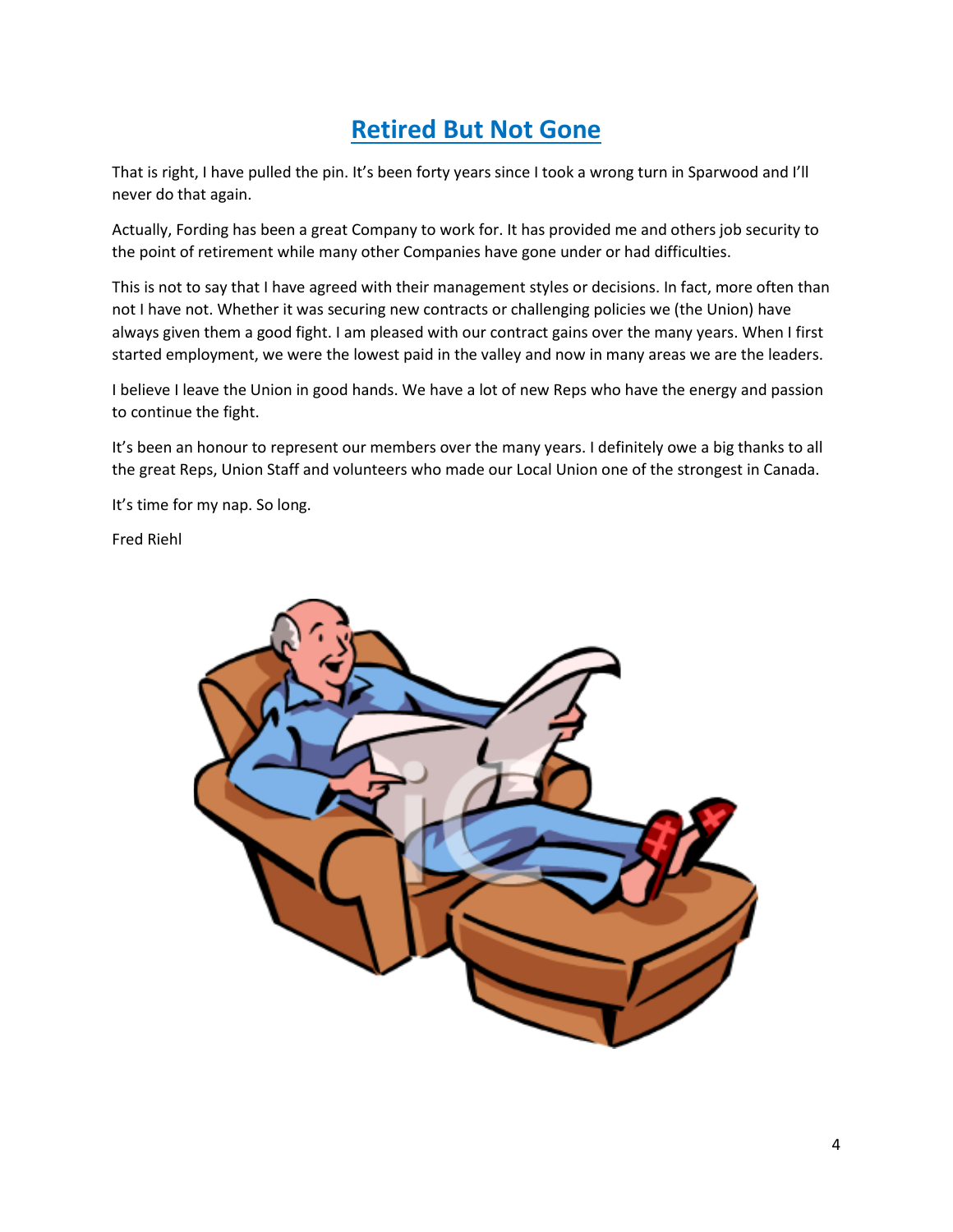#### **S&A for Covid-19**

If you test positive for Covid-19 or must quarantine because you have symptoms, you can file for S&A to cover your missing time at work. Even if you are unvaccinated or have not disclosed your vaccine status you will still be eligible for coverage by SunLife. The 2-day waiting period is waived for Covid-19 cases. If you are showing symptoms or came into close contact with someone outside of work, contact your supervisor and then call 811. It is very important that you follow the recommendations of 811, as they are the medical professionals and know what is best. If 811 tells you that you must quarantine, make sure to notify your supervisor to let the Company know that you will not be at work.

After you have notified your supervisor, you will want to file the paperwork for S&A. The easiest way is to go to our website, www.usw7884.com. From here if you click on links at the top of the home page, you will then find the link that says "COVID 19 sickness/accident forms". Fill out this paperwork and either send it in to SunLife yourself or you can email it to the Union Hall, and we can submit it for you. Keep in mind that you do not have to have a doctor fill out their portion on the forms as you cannot see a doctor while sick and in quarantine.

Now if the Company calls you to notify you that you were in close contact with a Covid-19 positive employee at work and that you must quarantine the company will automatically pay you S&A equivalent so you will not have to fill out any forms. Now if you are unvaccinated or have not disclosed your vaccine status then the Company will not pay you S&A equivalent.

We have also heard some misconceptions about having to use your holiday entitlements to cover for time missed. It is your choice to use the entitlement. If you want to use your entitlements so that you make full wages while you are off then that is fine, but do not let anyone pressure you into that decision. We have S&A coverage available so that you do not need to use your holiday entitlements.

If you have any more questions, or are having troubles with the forms, then please do not hesitate to call the Union Hall at 1-250-865-2223.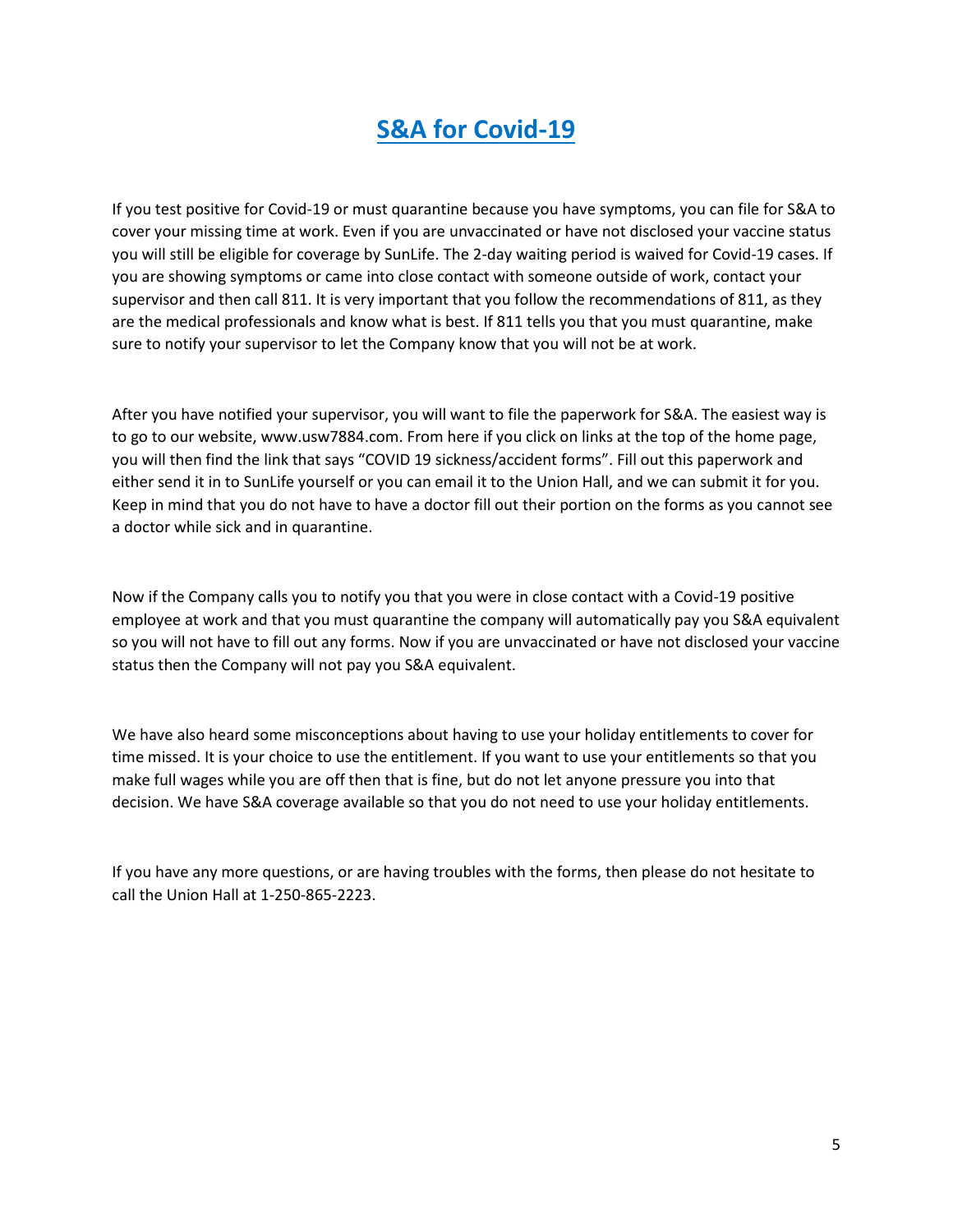#### **Mental Health During the Holiday Season**

During the holiday season it is important that we not only look after ourselves but those around us. For some people, Christmas and the New Year can be the hardest time of the year for their mental health. While celebrating with your family and friends, do not forget to check in with your neighbors and coworkers who are unable to be with their loved ones. Sometimes a simple conversation can go a long way in helping someone who is feeling down. If you are struggling during this time, do not hesitate to reach out to someone for help and always remember that your full-time union officers are always available to assist you by setting you up with programs such as the EFAP or even just being that person to listen to you. Let's make sure that we all look after each other during the holidays and beyond.

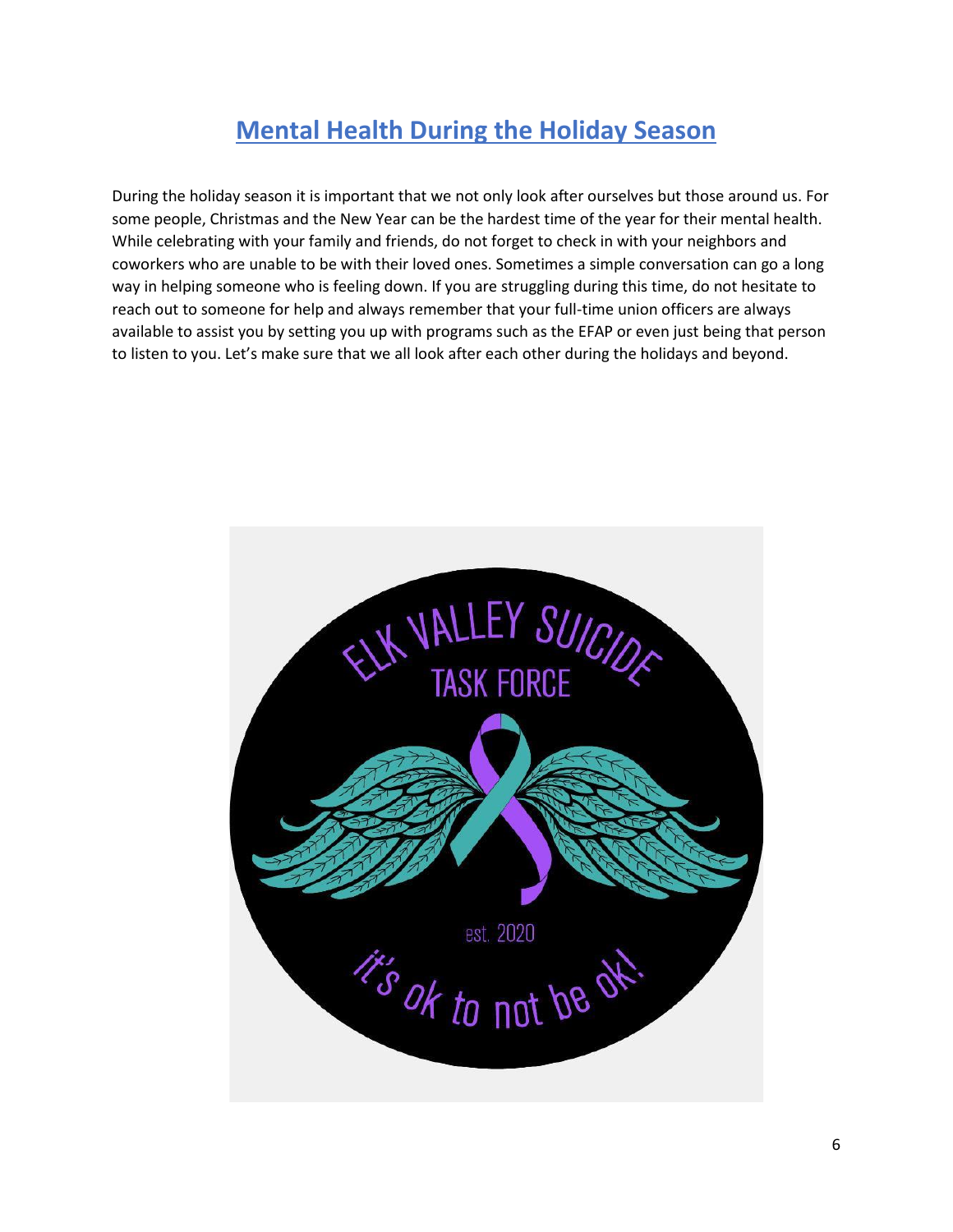#### **Treatment of Employees**

We are beginning to see a commitment from Teck to take bullying and harassment more seriously. What this means for the membership is that as allegations come forward there will be proper investigations completed and if it is found that someone is in breach of the Treatment of Employees SP&P then the company will use strong discipline to send a message that the behavior is inappropriate.

The Union does agree that bullying and harassment is unacceptable and if it is happening it needs to cease immediately. With this being said, the commitment works both ways. Our expectation is that the Company takes it seriously when a supervisor is mistreating the work force. We will hold the Company accountable to this and make sure that they are also disciplining and dealing with problem supervisors.

In order for us to do this we need you to speak up if you are being mistreated or see someone else who is. We know that at times it can be intimidating to speak out against a supervisor, but without you doing so, we will be unable to deal with the problem. As well, we encourage you to document when you were mistreated by writing it down.

We also encourage you to speak up if a coworker is bullying or harassing you. We go to work to better our lives and it is unacceptable to have the stress of your coworkers mistreating you. If this is happening, please report it right away to a supervisor and a union representative. From here we can then deal with the situation and stop the harassment from going any further.

It is important to not only look after ourselves but also for each other. In this modern age our workplace has no room for bullying and harassment so let's work together to end the practice at Fording River.

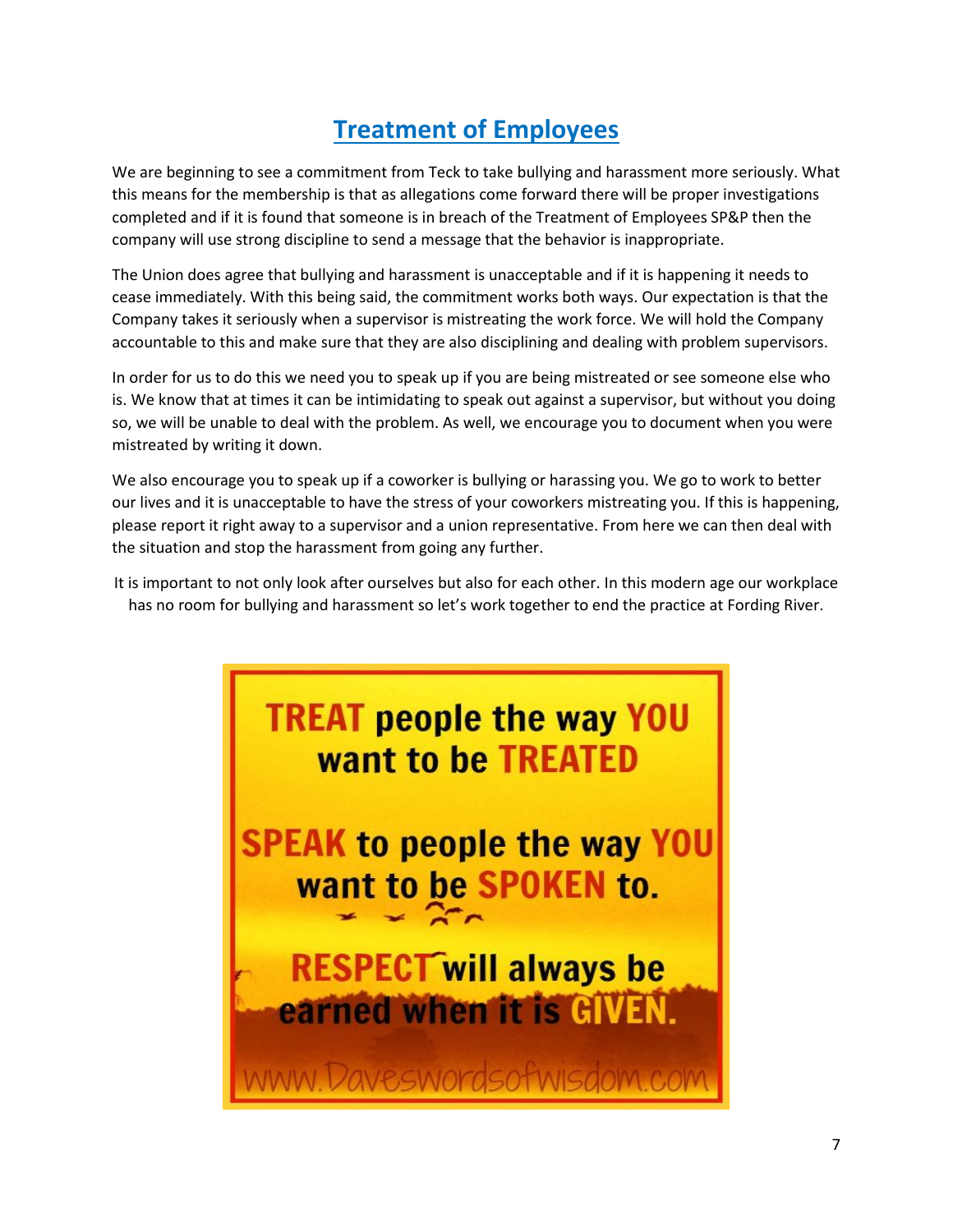## **Reporting Workplace Injuries to WorkSafe BC (WCB)**

When you are injured at work, we ask that you report the injury to WorkSafe BC as soon as possible. By reporting the injury right away you minimize the chance of WorkSafe being able to attempt to blame the injury on something else.

Even if your injury seems minor at the time, we recommend that you still file a claim. Something that often happens is that an employee will get injured at work, but because they think that it is minor and figure they will recover quickly they do not file a claim. Then, after a few months has passed their injury still has not improved and now need to take time off to properly recover and receive medical treatment. Now, months after the injury they are filing a claim. This opens the chance of WorkSafe denying the claim as they will say that with the time that has passed the injury could be from an incident that happened outside of work.

It is also important that you file the claim yourself. Sometimes your Doctor or the company will offer to file a claim for you. Even if they do offer, we recommend that you file it yourself anyways, that way you can ensure that the claim was filed and to get your claim number right away. The easiest way to make a claim is to call the WorkSafe BC Teleclaim number. The Teleclaim phone number is 1-888-967-5377. After you have made the claim, we ask that you then call the Union Hall at 1-250-865-2223 or John's cell phone at 1-250-433-7960 to inform the Union of your claim. This way we can assist you if you have any issues with the claim.

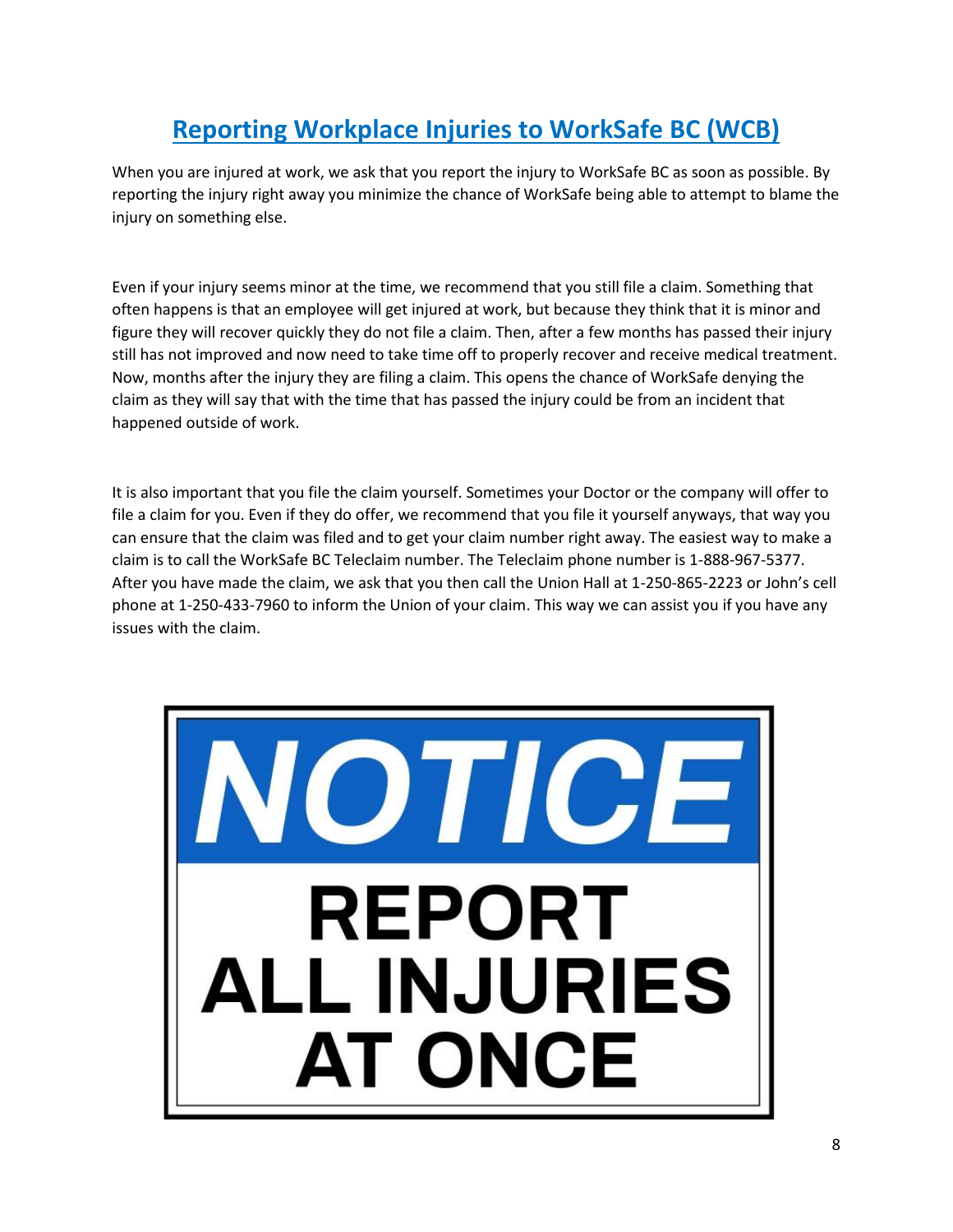#### **Incidents & Reporting**

#### **Reporting**

When an incident takes place, there are a few things that need to happen immediately.

- 1) Freeze the scene.
- 2) Call the pit supervisor.
- 3) Call Union rep.
- 4) Do not move any equipment in the area. (The only time its ok to move is if there is immediate danger)
- 5) The Union recommends not giving a statement until you have spoken to your Union Rep.

#### Next steps:

Get checked out by First Aid. It is important you are examined and cleared. When the L.P.O. has completed the examination, you will receive a first aid report. Read this first aid report to ensure it's accuracy. Keep the record for yourself as it may be required later if further issues arise.

#### **Investigation**

The investigation is important to find out what happened and how to prevent it from happening again. When doing a safety investigation, the safety rep and supervisor are equal so ensure you talk to your safety rep. If there is any information that will help find the root cause they can and will request it. Here are some guidelines for Safety investigations.

- 1) The Union promotes honesty in all investigations.
- 2) Both your Supervisor and Safety Rep will be leading the questions throughout the investigation.
- 3) I don't know is an acceptable answer. Please do not guess an answer to a question.
- 4) We ask for your full cooperation and please fully participate with the investigation.
- 5) Site line is the final part of the investigation. Your Safety Rep and Supervisor will jointly fill out the Site Line report concluding the investigation.

The purpose of the investigation is to determine the root cause of the incident. If your supervisor proves there is a human error element that contributed to the incident you may be requested to provide a post incident drug and alcohol sample. At this point if you disagree with the request, the Union recommends that you request a shop steward prior to submitting your D&A sample.

## **Report all incidents**

Right now, the biggest incidents that are not getting reported immediately is shovel bucket - haul truck contact. The shovel bucket causes life altering injuries and, in some cases, takes days or weeks to show signs of injury. If anyone is struck by a shovel bucket, the scene is to be frozen immediately and the affected individual should be sent to first aid regardless of how they are feeling.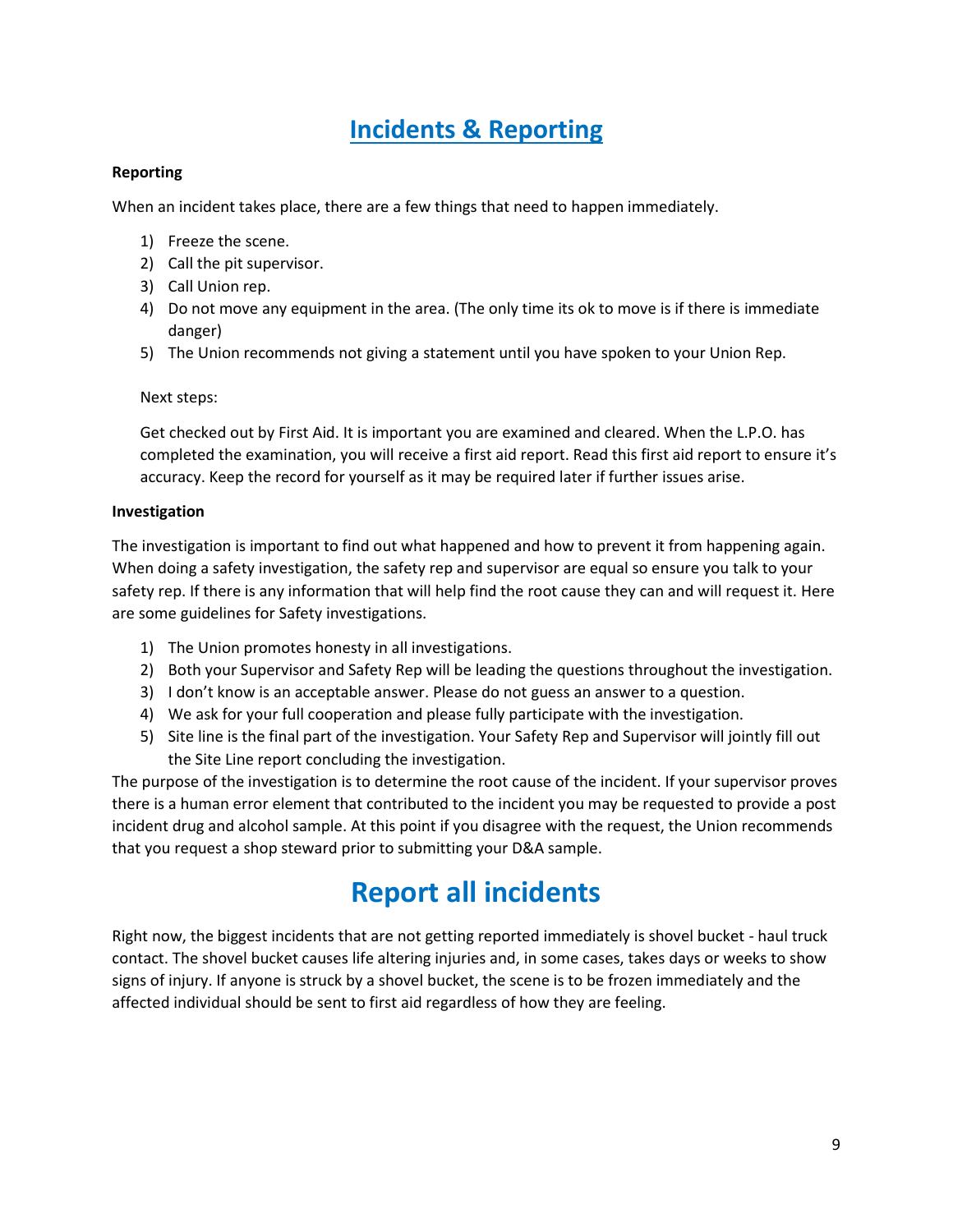#### **Future Courses for the Membership**

Starting in the new year we would like to start hosting training and information sessions over Teams for the entire membership. We feel that this opportunity will help to strengthen our membership and answer questions about our Union, the CBA (Collective Bargaining Agreement), and our rights as workers. The first course that we will be hosting is an introduction to the CBA. This course will be around 30 minutes and will help explain things like how to properly read and understand the CBA in its entirety. We will also use this time to point out key points in the CBA such as our safety language, breaks, etc. Please watch your emails in January as we will send out notice of times and dates of this course, as well as the Teams link so that you can participate in the course.

#### **Anonymous Statements**

From time to time, we hear stories of supervisors going around to the membership looking for statements against a fellow member. Sometimes, one of the ways they convince our members to write a statement is by telling the person that they can write an anonymous statement, and that no one will ever know who the author of the statement was.

It is important to know that there is no such thing as an anonymous statement. If you write a statement and the issue goes to arbitration, you can and will be called to testify as the author of the statement. As well as the identity of the author can come out before arbitration, through the grievance process or the supervisors' telling others who wrote the statement.

Do not let the supervisors tell you otherwise. If you choose to write a statement on your own accord, make sure to get a copy of the statement for your own records and be aware that even if you did not put your name on it, you are still accountable as the author.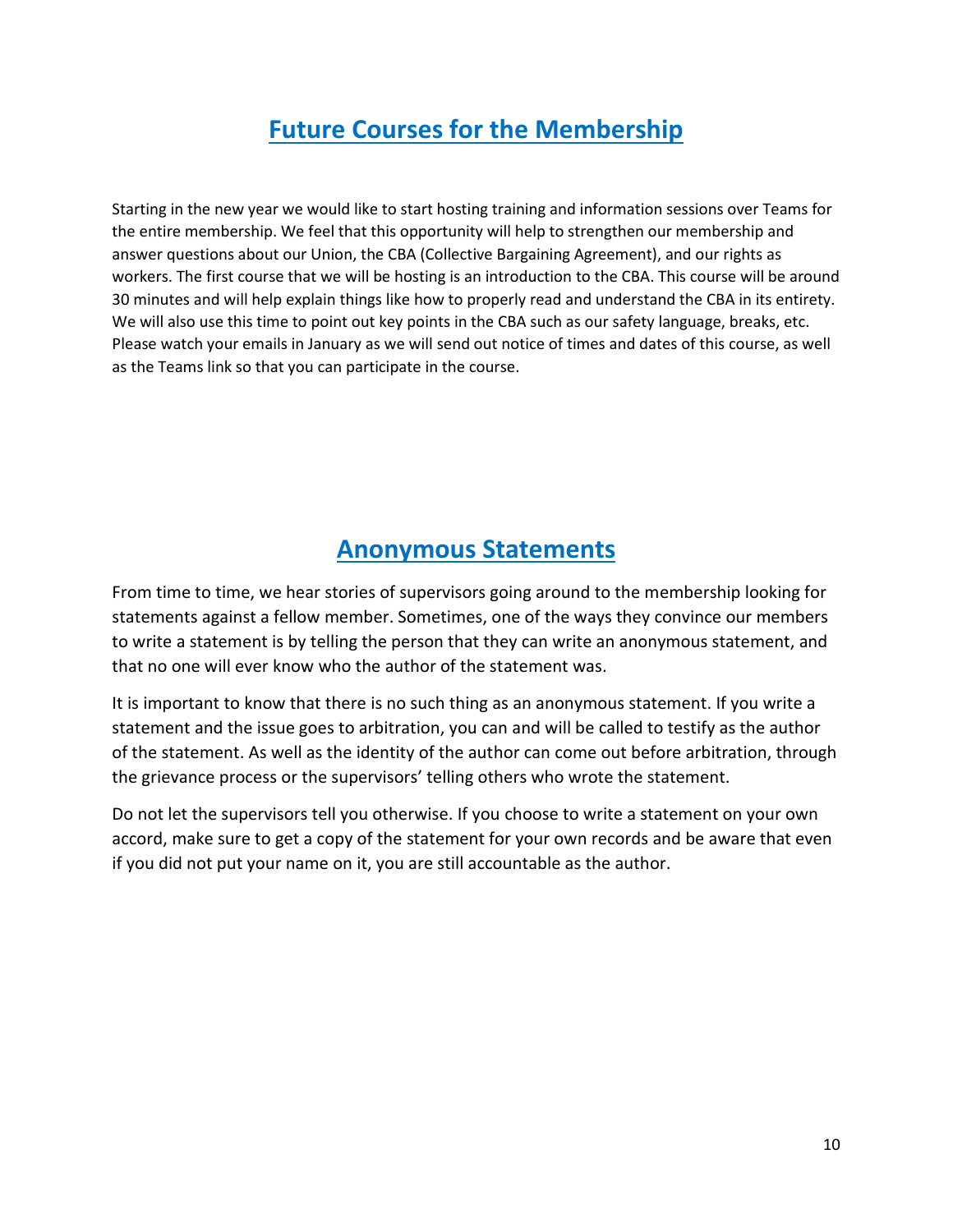## **The USW stands for unity and strength for workers.**

United Steelworkers has a long and proud history of representing our members. Those before us fought for the rights that we cherish today. We strive to negotiate collective agreements that promote strong health and safety language, fair wages, pension plans as well as equitable treatment for all, regardless of race, colour, creed, sex, age, national origin, sexual orientation, political or religious affiliation, or disabilities. Our members work in nearly every industry and in every job imaginable, in all regions of the country. We work in call centers and credit unions, mines and manufacturing plants, offices and oil refineries, restaurants and rubber plants, sawmills and steel mills and security companies. We work in nursing homes, legal clinics, social agencies, and universities. At USW, we believe that member participation and input is essential to the successful operation of the organization.

Price and profits continue to grow at double and triple digits while pay increases stay in the low single digits. Big companies and governments are rapidly doing away with our middle class. Without strong representation we will not achieve good wage increases, better Benefits Plans, and strong Health & Safety language.

We need your help, to help all those individuals that do not have a voice and to help them enjoy the same benefits that we do as USW members.

If you have any friends or family that are working without a collective agreement, they are subject to the employer changing their wages, benefits, pension, and any other working conditions up to and including termination without any accountability. We often take for granted how lucky we are to have union representation that helps us secure our future and working conditions.

Many of us have friends and family working in situations that may be unsafe, or they may not be earning a reasonable wage and have a decent compensation package for the work they preform and are afraid to speak up without fear of reprisal. They cannot get there alone, and they need your help and support moving forward.

Please have them reach out to me for information as to how the USW will be able to help them and their families in their workplace. All information is kept strictly confidential, and the employer will never find out who has contacted the Union.

Thank you In Solidarity Chad Sedrovic VP Local7884/USW District 3 Organizer 250-430-7280 [vp@usw7884.com](mailto:vp@usw7884.com)  [chadsedrovic@gmail.com](mailto:chadsedrovic@gmail.com)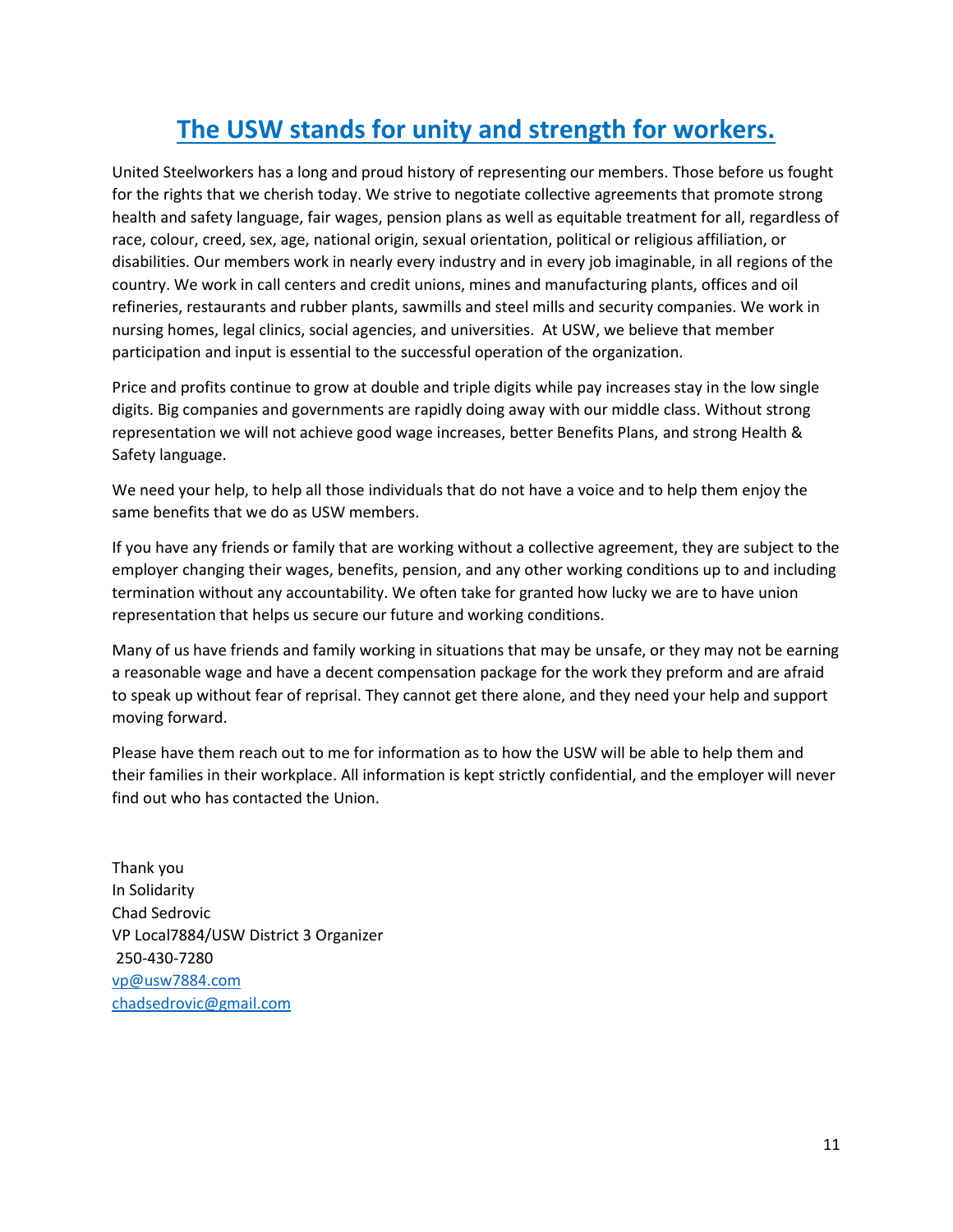# **BC Government changes to Employment Standard Act and BC Labour Code**

Did you know that the BC government is making long overdue changes to British Columbia's Employment Standards Act and the BC Labour Code that will make a real, positive difference to workers and their families across the province.

The **[restoration of fairness to the BC Labour Code](https://can01.safelinks.protection.outlook.com/?url=https%3A%2F%2Fnews.gov.bc.ca%2Freleases%2F2019LBR0015-000823&data=02%7C01%7Cbraggp%40psac-afpc.com%7C8bf5d7e737f24ac7a59708d6e049428a%7C0a1916b7be62452f905569e03ce73de3%7C0%7C0%7C636943002582105724&sdata=oJhb%2B2f%2FjD2VZADSghTYMS0gMWxPS%2Fbd7aNRGHIEuzA%3D&reserved=0)** – the legislation that regulates when and how employees can join unions and outlines the rights and obligations of unions and unionized employers – includes a number of provisions that make it easier for workers to exercise their constitutional right to join or form a union and achieve their first collective agreement.

The legislation also expands successorship rights that protect workers when contract services are retendered or 'flipped' in several employment sectors, including security services.

British Columbia remains a low-wage province, and precarious work is on the rise. The best antidote to economic inequality is greater union density. These changes to the BC Labour Code will help restore much-needed fairness at unionized worksites across our province.

The **[modernization of the Employment Standards Act](https://can01.safelinks.protection.outlook.com/?url=https%3A%2F%2Fnews.gov.bc.ca%2Freleases%2F2019LBR0013-000815&data=02%7C01%7Cbraggp%40psac-afpc.com%7C8bf5d7e737f24ac7a59708d6e049428a%7C0a1916b7be62452f905569e03ce73de3%7C0%7C0%7C636943002582115713&sdata=sqxdKCqquJGajUT%2B12QxFcJhaWqZkr4R9t5Mhjf%2BrCI%3D&reserved=0)** – the legislation that sets minimum standards for workplaces in the province – includes stronger protections for children and youth from dangerous work, makes it easier for workers to get help when they feel their rights have been violated, and provides more job protection to workers experiencing intimate partner violence. The legislation also extends the recovery period for which workers can recover owed wages from their employer, prohibits employers from withholding tips or other gratuities from workers, and creates a legal framework for regulating tips and tip pooling.

These measures apply to all workplaces, whether they are unionized or not, and protects all workers' rights.

Employment standards are particularly important for the most vulnerable workers in society, such as women, immigrants, minorities, young workers, and precarious workers. Our Union has long advocated for improving fairness for all workers and ensuring all workplaces are healthy, safe, and respectful. Members in BC are pleased to see the government bringing back basic rights and protections that were gutted by the old government.

The BC Federation of Labour, affiliated unions, and community groups participated in government consultations and the BC Fed's "Workers Deserve Better" campaign that emphasized workers' stories and showed the need for change to both pieces of legislation.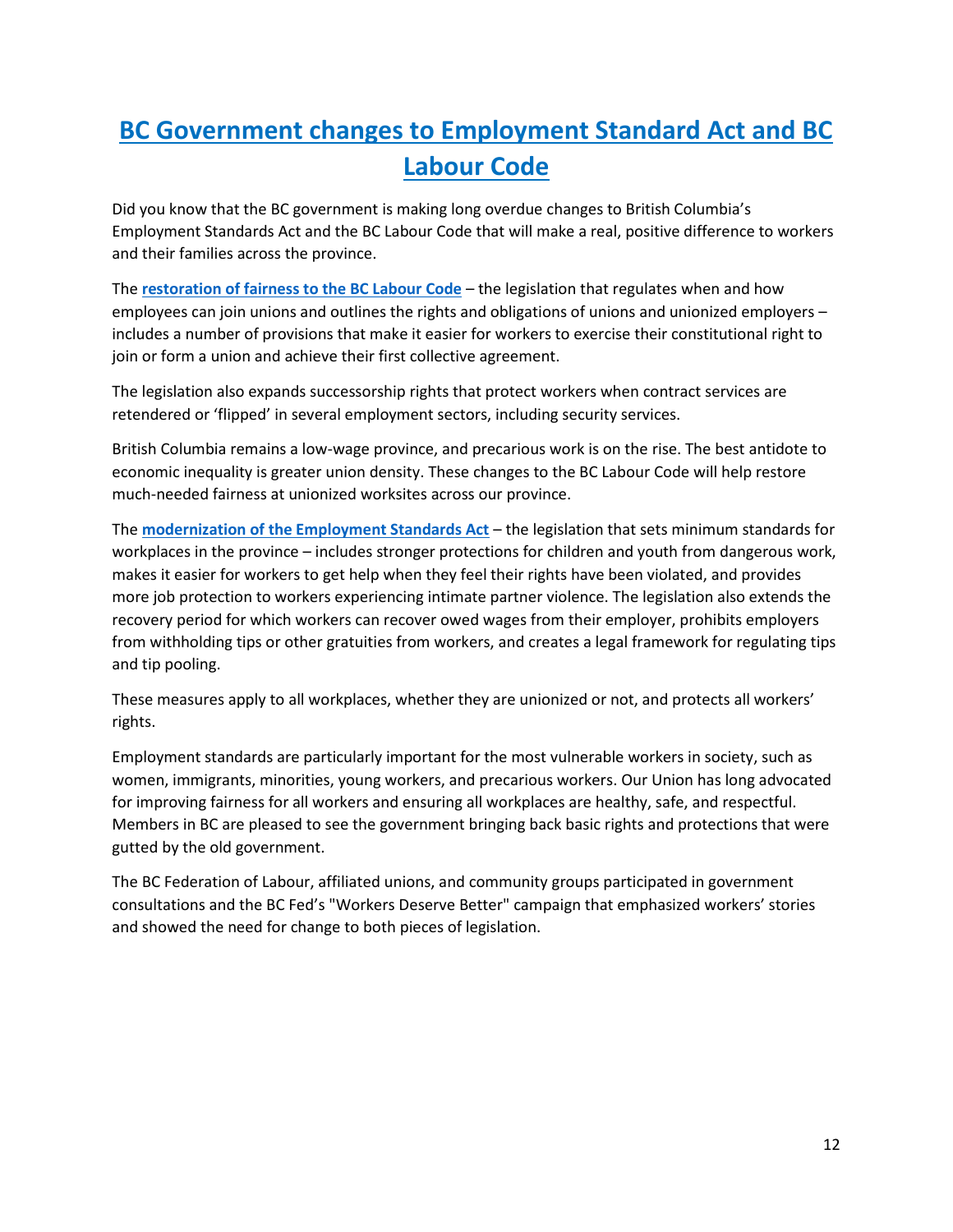#### **An Equitable Recovery – The Case for Paid Sick Leave as a Right of Employment in BC sign the petition Today @ https://bcfed.ca/campaigns**

In much of the world, the idea that workers should have to choose between going to work sick or losing a badly needed pay cheque is absurd. Yet in British Columbia, that's the choice faced by sick workers every day — because most BC workers don't have access to paid sick leave.

This is more than just a workplace issue; it's essential to public health, and key to a resilient province and workforce that is ready to weather the ongoing pandemic and confront future crises. But most of all, it's a simple matter of equity and fairness, and never forcing workers to choose between their health and their financial well-being.



In May 2021, the BC government responded to public calls led by the labour movement and legislated a permanent paid sick leave program to begin in January 2022 under the *Employment Standards Act*. The province is consulting with the public as well as business over how that program will work.

*[An Equitable Recovery](https://bcfed.ca/sites/default/files/attachments/AN%20EQUITABLE%20RECOVERY.%20BCFED.%20FINAL.pdf)* is our contribution to that discussion. We've looked at the evidence from BC and elsewhere, drawing on public health, economic and other published literature, as well as the real-life experience of programs in jurisdictions around the world.

This research and experience confirm that paid sick leave should be a right of employment for all workers — one that protects society from broader contagion and illness, and benefits and helps not only workers and their families, but businesses of all sizes as well.

This report also puts forward a proposal that would provide up to 10 days of employer paid sick leave to every worker, whether full-time or part-time, temporary, or permanent, regardless of their immigration status. Finally, the report features new public opinion research conducted by Research Co. demonstrating extensive support for 10 days of universal, employer-paid sick leave across the political spectrum in BC.

#### **Key findings:**

- Practically nine-in-ten British Columbians (89%) agree that businesses have a responsibility to provide paid sick leave, including 58% who "strongly agree."
- More than four-in-five British Columbians (86%) support the proposal for 10 employer-paid sick days in BC, while eight percent are opposed, and five percent are undecided.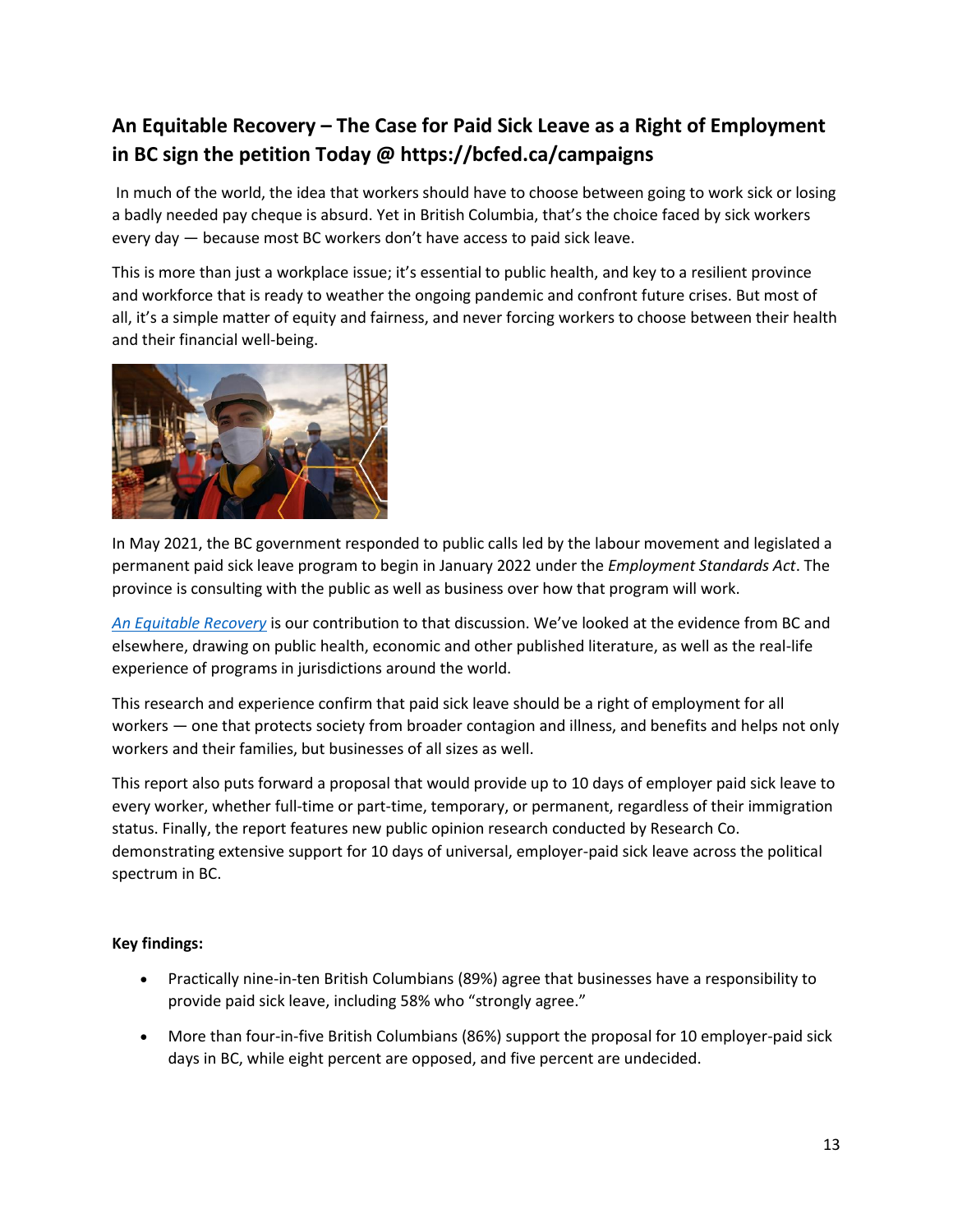- 80% of British Columbians support 10 or more days. Just over three-in-five British Columbians (62%) see 10 says as the right amount, while 18% see it as too few.
- Three-in-four British Columbians (76%) think BC's sick leave program should cover part-time and casual workers, including 44% who say it should "definitely" consider this option. Only 17% of British Columbians think BC's sick leave program should not cover part-time and casual workers, and only cover full-time workers.
- Support is consistent across the political spectrum, as well as income levels, geography, age, gender, and other key demographics. Importantly, support is also consistent between those who have access to paid sick leave already and those that don't.

As union members we need to support these types of campaigns, this can be done by signing the petition that can be found of the BC federation of Labour's website <https://bcfed.ca/campaigns> or by calling our local MLAs

Information pulling from the BC Federation of Labour website

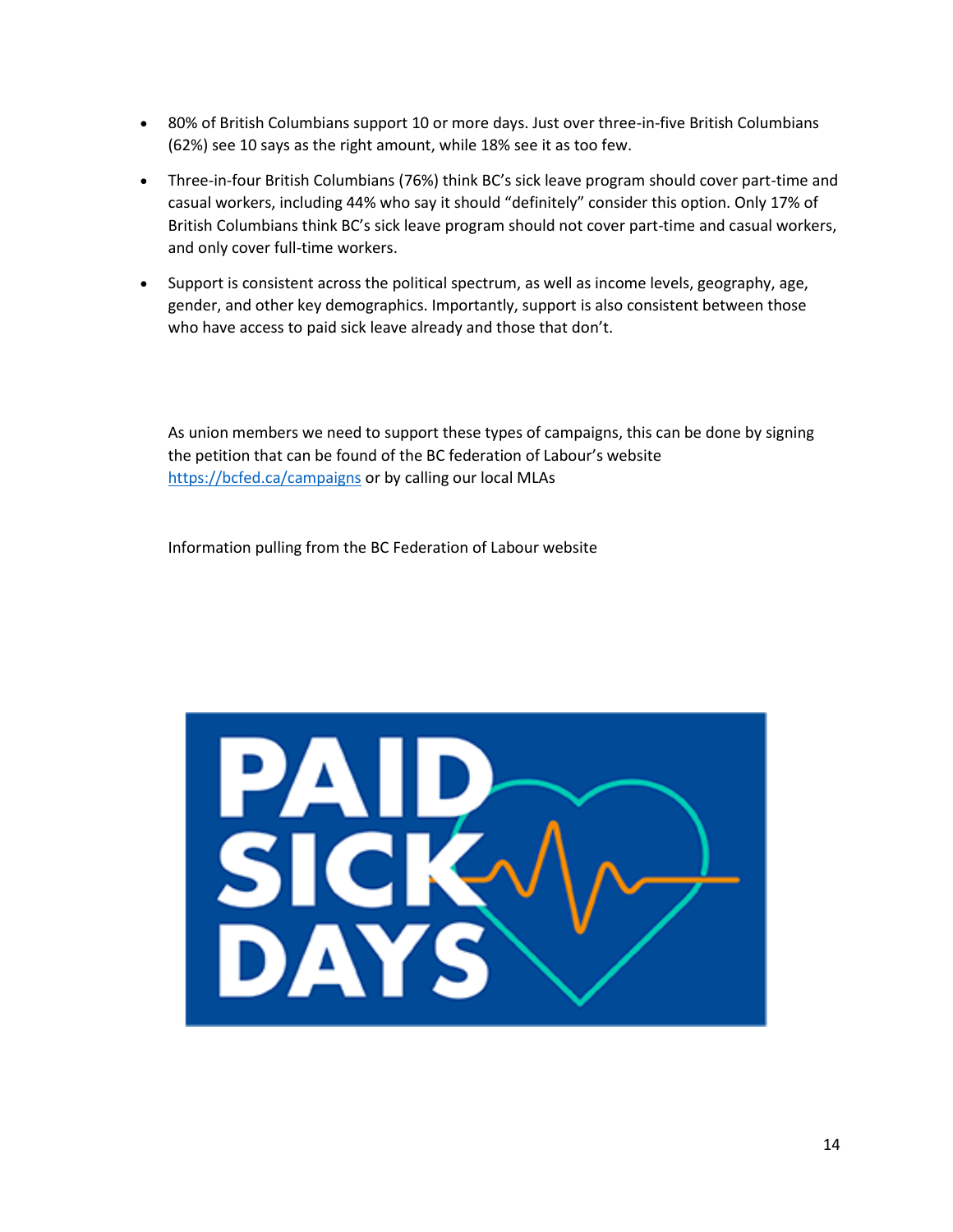#### **Safety & Reporting**

Teck has made it clear that going home safe and healthy every day is a core value. However, the farther down the line we get that core value fades and production takes over. It's no secret that the best and most productive days that we have are the days without incidents.

How do we achieve this?

- Report all potential hazards.
- Report all near misses.
- Report all incidents.
- Report anything that doesn't look or feel right.

When should I report?

• **IMMEDIATELY.**

Who and when do we notify on all of these?

- Your first call should be your pit supervisor.
- 2<sup>nd</sup> call safety Rep or Union steward.

Why should I call a safety Rep or Union steward?

- It's good to keep your Union reps informed of issues to help with the follow up process. They may have information that's been passed on.
- Supports your case if there is negative recourse.
- Union reps are here for your support.
- To ensure issues are investigated.

Reporting and investigating are the key components of creating a safe productive workplace. Near miss reporting is an opportunity to identify hazards proactively. Incidents are reactive. Without following these, hazard ID will just be another failed program.

If you are not comfortable talking with management, reach out to your Union Rep to have your concern addressed.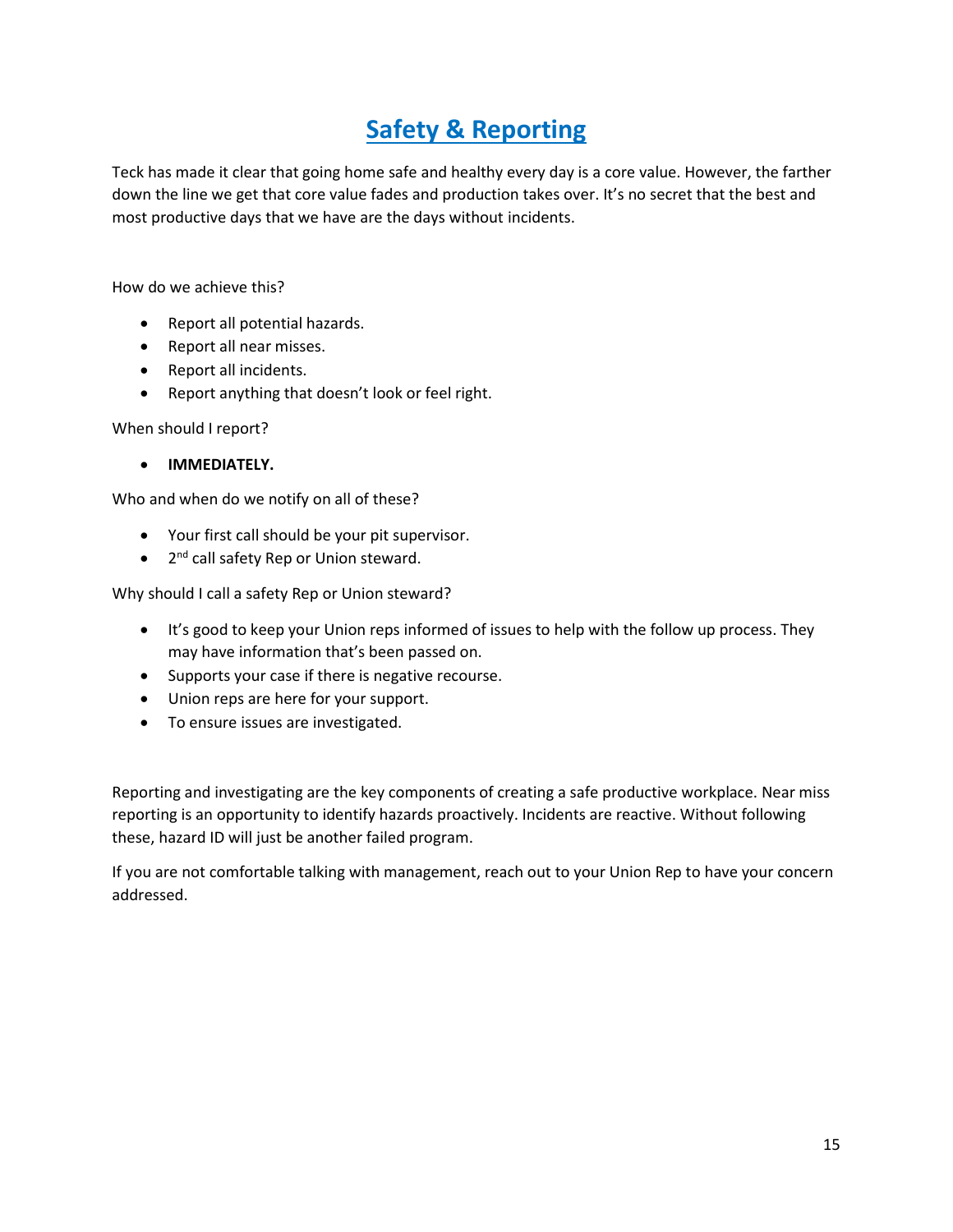### **Training Opportunities Good vs Bad**

There is a lot of confusion regarding training so it's necessary to clarify the good and bad. Fording River and the U.S.W. have negotiated the right to equal training opportunities. This is something that your union had to fight for. Without this language the company would be able to pick and choose who was given preference and some would never have the chance to advance their skills. This information can be found at the back of the C.B.A. **letter of understanding #8.** With all the different trucks on site, picking and choosing who gets checked out on what truck does not fall under the right to manage. Training opportunities are exactly that.

SUBJECT: Training Opportunities within the Same Job Classification - Mine Production Department

1. Unplanned Training Opportunities

These opportunities occur when the Company has not planned for training because of short notice of the opportunity.

The most senior employee in the job classification, in the work area on the shift will be **offered** the first opportunity to train.

2. Planned Training Opportunities

When the Company formally plans training, the most senior employee in the job classification on the shift will be *offered* the first opportunity to train.

This letter of understanding very clearly states that when training is **offered**, the Company must start at the top of the seniority list for the job classification working their way down. Everyone in that job class will be **offered** the training opportunity. If there are not enough volunteers the Company does have the right to train the most JR operator in the job classification on the job offered.

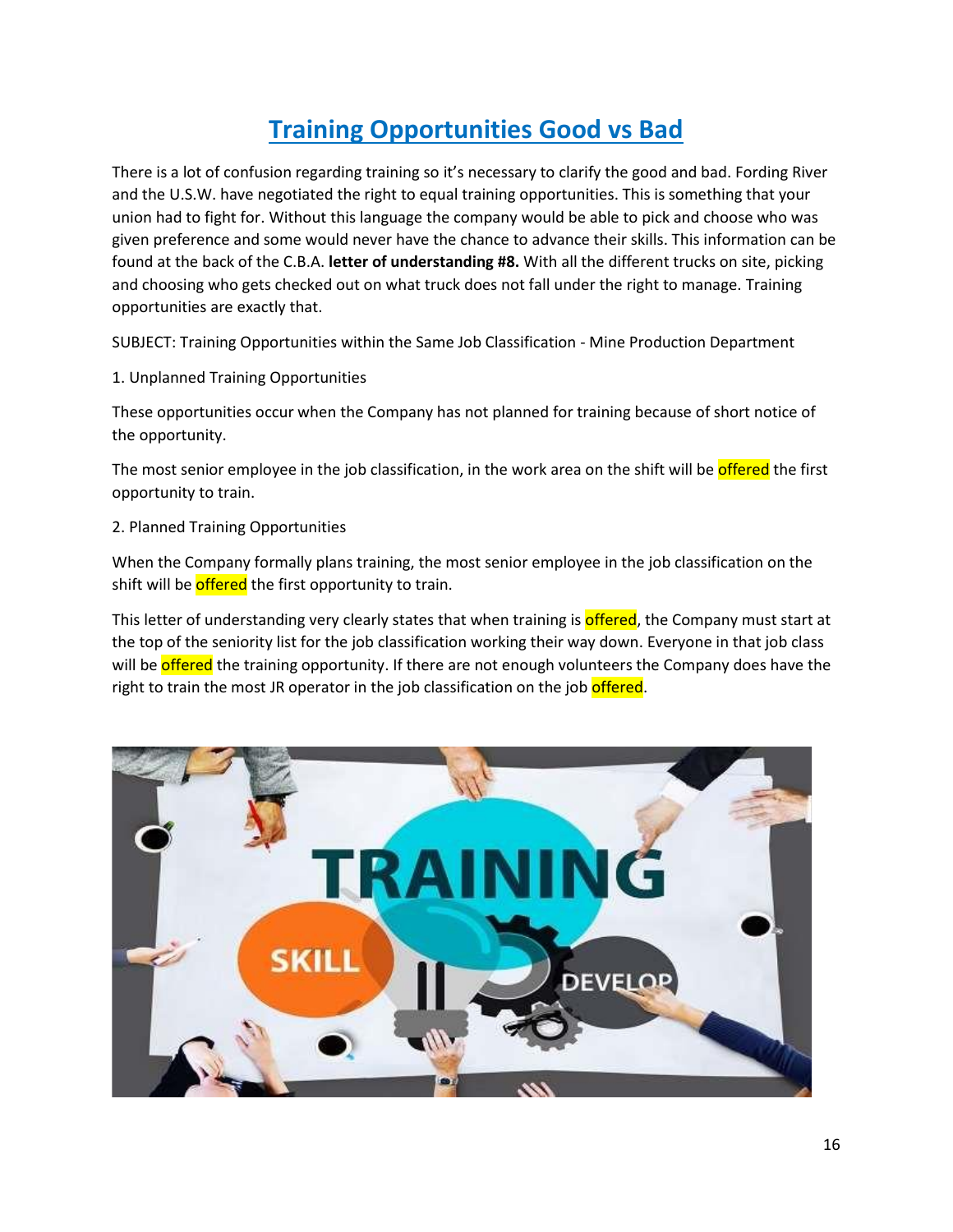# *Employees' Right to Refuse Unsafe Work*

| <b>Unsafe</b>                            | <b>1.10.1</b> A person shall not carry out any work or operate<br>any equipment, tool, or appliance if he has<br>reasonable cause to believe that to do so would<br>create an undue hazard to the health or safety of<br>any person.                                                                                                                                                                               |
|------------------------------------------|--------------------------------------------------------------------------------------------------------------------------------------------------------------------------------------------------------------------------------------------------------------------------------------------------------------------------------------------------------------------------------------------------------------------|
|                                          | <b>1.10.2</b> A Supervisor shall not knowingly perform or<br>permit a worker to perform work which is, or<br>could create, an undue hazard to the health or<br>safety of any person.                                                                                                                                                                                                                               |
| <b>Right to</b><br><b>Refuse</b>         | <b>1.10.3</b> A person who refuses to carry out any work or<br>operate any equipment, tool, or appliance, in<br>compliance with section 1.10.1, shall forthwith<br>report the circumstances to his supervisor.                                                                                                                                                                                                     |
| <b>Supervisor</b><br><b>Investigates</b> | <b>1.10.4</b> The Supervisor receiving a report under section<br>1.10.3 shall forthwith investigate the matter and<br>ensure that any hazardous condition is remedied<br>without delay; or if, in his opinion the report is not<br>valid, he shall inform the person who made the<br>report.                                                                                                                       |
|                                          | <b>Investigation 1.10.5</b> If the procedure provided for in section 1.10.4 fails<br>to resolve the issue and the person continues to<br>refuse to carry out the work, the supervisor or<br>other management representative shall forthwith<br>make an investigation in the presence of the person<br>who made the report, together with another person<br>having knowledge of the work in question and who<br>is: |
|                                          | (1) a worker representative or designate of the<br>OHSC if available or                                                                                                                                                                                                                                                                                                                                            |
|                                          | (2) designated by the Local Union to represent the<br>person refusing to carry out the work, or                                                                                                                                                                                                                                                                                                                    |
|                                          | (3) a co-worker selected by the person refusing to carry<br>out the work.                                                                                                                                                                                                                                                                                                                                          |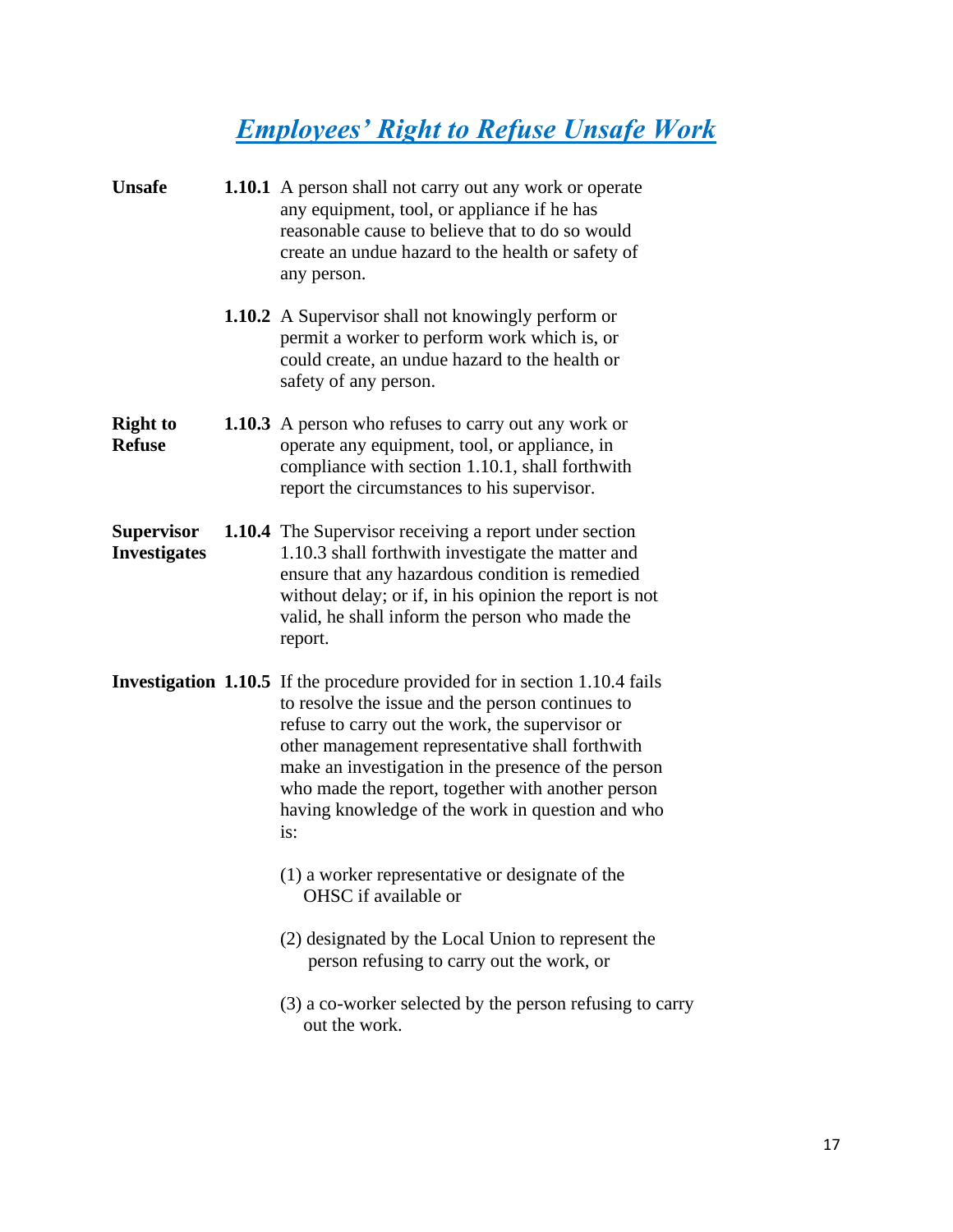| Use of<br><b>Alternate</b><br>Worker  | <b>1.10.6</b> If the person still refuses to carry out the work after his<br>supervisor and the other person have investigated the<br>issue in accordance with section 1.10.5 and are both of<br>the opinion that no undue hazard exists and that |
|---------------------------------------|---------------------------------------------------------------------------------------------------------------------------------------------------------------------------------------------------------------------------------------------------|
|                                       | (1) the refusal is considered to be justifiable for reasons<br>peculiar to that particular person, and                                                                                                                                            |
|                                       | (2) there is no justification for an alternate person to<br>refuse to carry out the work in question then, the<br>supervisor, after informing the alternate person of the<br>reason for the refusal, may have him perform the work.               |
| <b>Manager</b><br><b>Investigates</b> | <b>1.10.7</b> If the procedure in sections 1.10.4, 1.10.5 and 1.10.6 fail<br>to resolve the issue, the manager shall                                                                                                                              |
|                                       | (1) conduct an investigation and either develop a plan<br>that is acceptable to the persons who will do the work,<br>and which will allow the work to proceed safely, or<br>suspend further work, and                                             |

(2) If the work is suspended or allowed to proceed, submit a report to the OHSC, local Union, and an Inspector, that describes the incident, shows compliance with the Code and describes any remedial action taken.

**Remember this is a legislated requirement under the Health Safety and Reclamation Code for Mines in British Columbia. Don't be intimidated by anyone, into doing something that you believe is unsafe. REQUEST A UNION SAFETY REP**

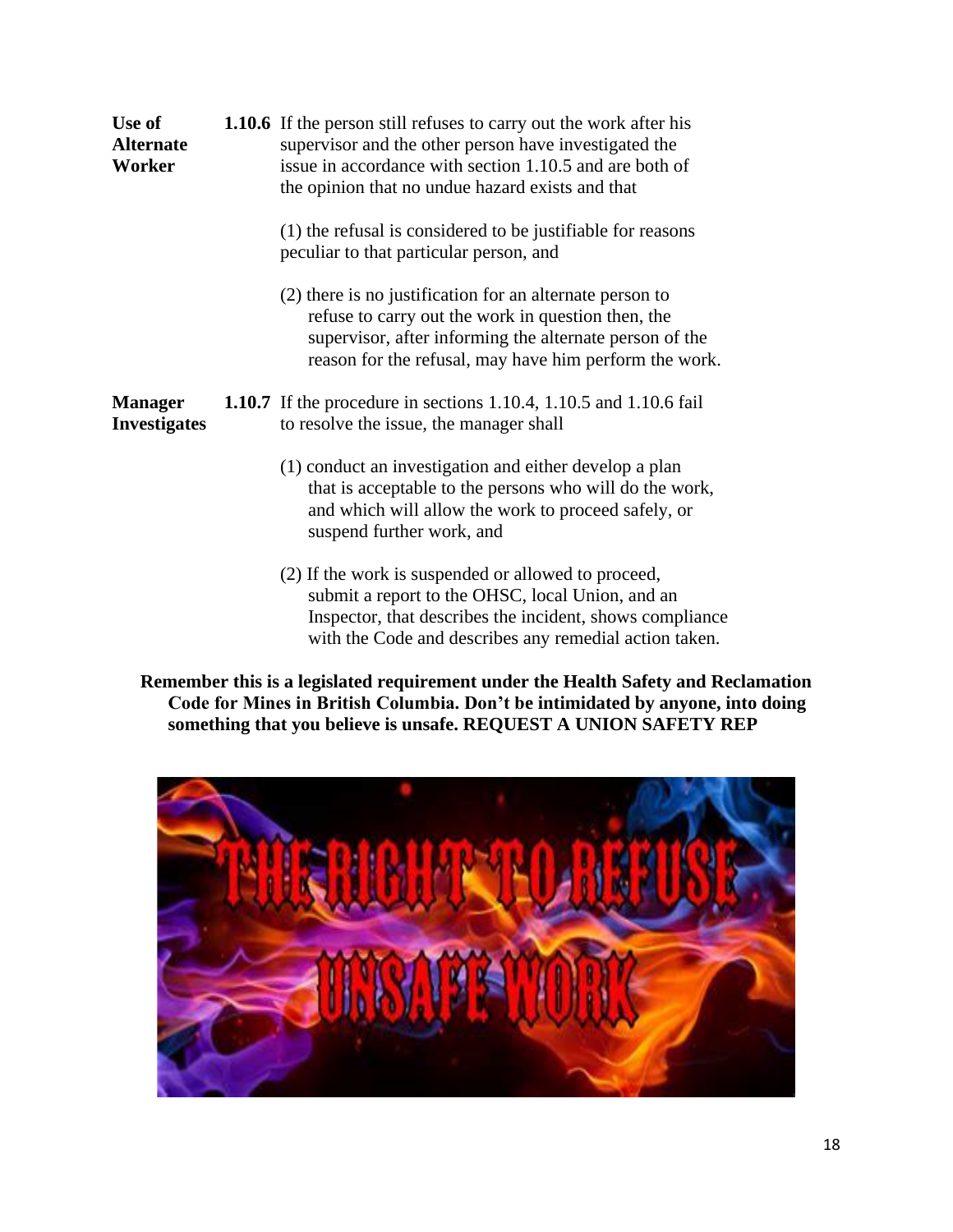#### **An Update from The Grievance Chair**

With being your new Grievance Chair, I would like to take this opportunity to first thank the membership for placing their trust in me with this job. I do understand how important this job is to the Union and it is my hopes to be able to live up to all your expectations. I have been able to come into this position with fresh eyes, allowing me to make several changes to how our local handles grievances and arbitrations.

Before I begin telling you about some of the changes, I would first like to thank our previous Grievance Chair, Fred Riehl. Fred has dedicated several years to this Union and has helped many of our members. He has been and continues to be a mentor to myself and is always more than happy to share the wisdom he has acquired throughout his many years here as a Grievance Chair. Fred, I wish you the best in retirement.

While I was working in mine ops as an equipment operator one of the major concerns, I heard from the membership was the grievance process itself. It was normally a very long and drawn-out process and in many discipline cases by the time we were able to come to a resolve the grievor would already be done serving time on the discipline. Another major concern was the lack of communication to the grievor, leaving some to feel that their grievance was not being heard or taken seriously. When the Union finally got to a resolve there was a lot of concern about how the Union got there.

One of the big changes I made was getting the Grievance Committee functioning. It went from a committee that only met a couple of times a year to now meeting once a month. We also expanded the committee by opening the extra seat that was not normally used. With a functioning committee it has given us an opportunity to look at the grievance process as a whole. Now for most grievances that are filed, it will go through the committee. This gives different perspectives on the grievance itself, allowing us to make sure that we completely understand the argument when a grievance is filed. With the committee we are also able to follow up on grievances faster and more consistently, allowing for grievances to process through the various stages faster and hopefully getting to those resolves when it matters the most.

Another take away from the committee was to create a better training course for our shop stewards. The course that we created sets up our reps to be in a better position when helping you at the mine site through investigations or just offering advice. I am also empowering our reps to be able to have more ownership on the grievances they file. This will create more communication between our reps and the grievors. As well, the reps and the Grievance Committee will be more involved in final resolves and settlements, which will help members and grievors understand how the Union got to a resolve.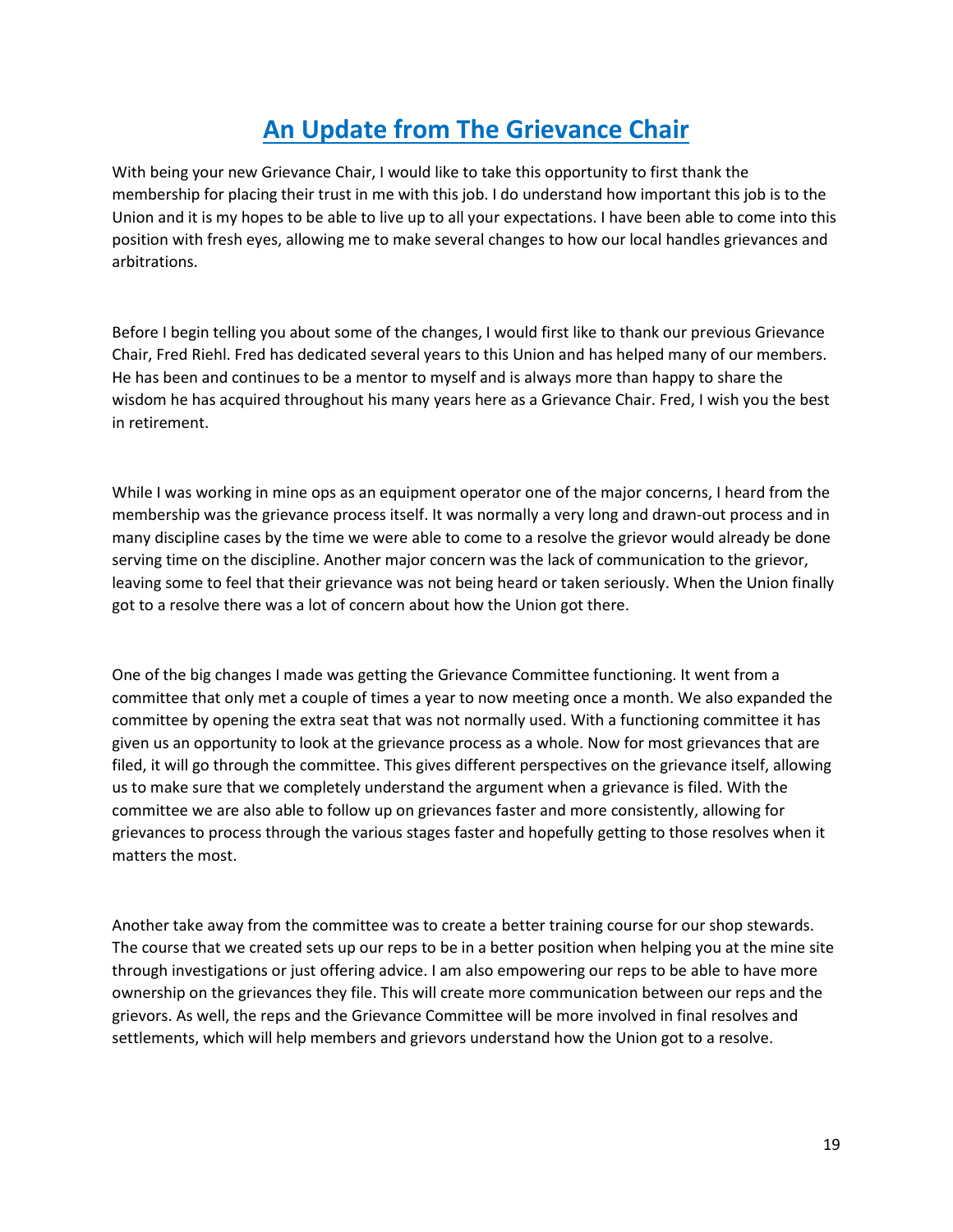As for the arbitration side of things, I was fortunately able go through 3 different arbitrations in 2021 which helped me to understand where we need improvement. One of the first concerns I had was with our legal team. This team was no longer able to provide us with the representation that is required for a local of this size. I have switched our local to a highly recommended law firm. The representation from this new law firm will be a major help to us as we proceed with future arbitrations. Now that the Grievance Committee meets monthly, we as a committee will be able to ensure that the right cases are taken to arbitration and that no stone is left unturned during preparation.

These changes have been well received and I am looking forward to next year where I have a lot more planned. It is my hope that we can begin to alleviate many of your concerns and create a more transparent environment.

I am wishing you all a Merry Christmas and the very best for the New Year. And lastly, if you ever have any concerns or issues, do not hesitate to call my cell phone at 1-250-433-7960.

In Solidarity, John Ralph USW Local 7884 Grievance Chair

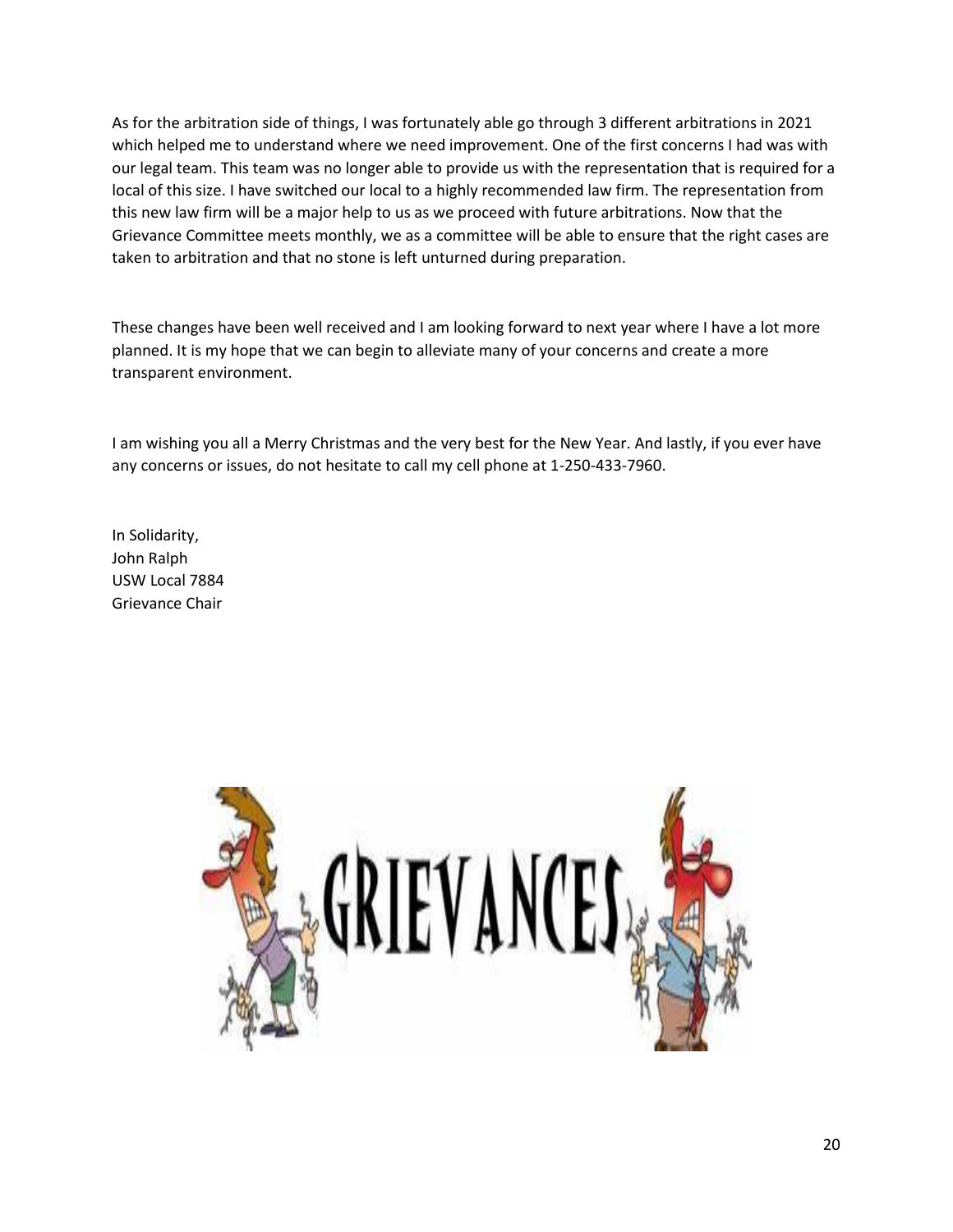Hi all, my name is Marty Ayres and I am a new Shop Steward on I shift in the fab shop. I have been in the metal fab and welding industry for over 20 years and at fording for 11 of those.

 In a previous roll I became an Ives certified forklift instructor and would like to fill you in on some issues to look for when determining if the forklift is safe to use. I'm bringing up this topic because I hear of this equipment being used when it should be held down for repairs. As an example, the Wiggins had no working park brake, and an employee would walk beside when it stopped and place a wheel chock down to hold it in place. This was a work around deemed acceptable by management so it could be used without repairing it. One of the forklifts had a damaged mast and the work around was to only use at half capacity.

 There are only two states of repair when using lift equipment, working and down. If the brakes are not working correctly or feel different it is down and must be inspected. If the steering has excessive play or the tilt column doesn't lock in place, it is down. If any function seems weird or not quite right it is down. When we write this stuff down in the logbook but then continue to use the equipment without necessary repair, we can and most likely will be held responsible for any incident that takes place. Please protect yourself, your co-workers, and your job. If you feel that the forklift should be down and you don't feel comfortable letting your supervisor know, get a safety rep, or shop steward. We are here to help.

Wishing you all a merry Christmas,

Marty Ayres



k5291277 www.fotosearch.com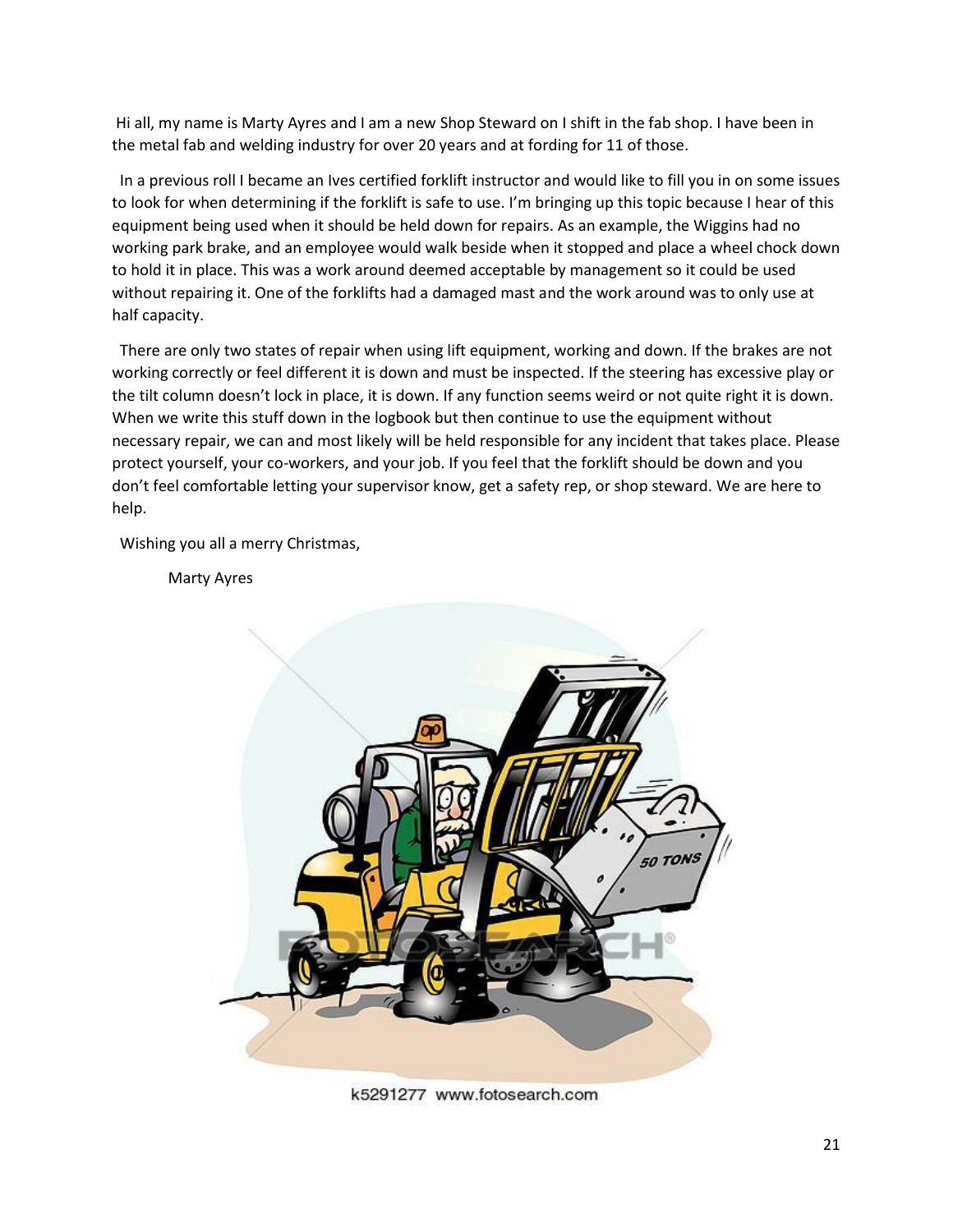#### **Message from VP**

Things have been super busy at the Union Hall since elections. With the completion of bargaining in the summer, everyone has been busy working to build a stronger network for the membership.

There have been changes to the Health and Safety committee. We would like to welcome Mike Heck as the new health and safety Co-Chair. Mike has been an active part of the OH&S committee and we look forward to working with Mike in his new role.

Fred Riehl after years of dedication to Local 7884 and the membership has now retired. Fred will truly be missed, from his sense of humor to his extensive knowledge of the Union operations and history.

We now have John Ralph, as our Grievance chair / W.C.B, worker representative. John has been an active Shop Steward over the past years, and we welcome him to his new role. John has put in countless hours learning the two new roles. The grievance committee has been working hard and is dedicated to making this committee a success.

The trades committee met with the company on November 9th. This meeting was very productive with future meetings planned and clarification of Fording River's trades job descriptions on the agenda.

We have scheduled a labour management committee meeting for January 2022. This meeting we are looking to discuss the frequency of meetings and schedule dates for future meetings, review the up-andcoming year and what we can expect with entitled time off, shift exchanges, contracting out and Fording Rivers business plan update.

As per Letter of Understanding # 9, our new joint workplace Women's committee has met with the Employer on November 1st and has another meeting scheduled to discuss the future of this committee.

We will continue implementing and utilizing our negotiated committees to ensure that your interests are brought forward. Please watch for opportunities to get involved.

As many of you from Elkford and the surrounding area know, USW has been a large part of the community over the years. Everything from financial support, offering helping hands, hosting community functions and events. Volunteers keep these functions alive and would not be possible without all of you. We would like to thank everyone that has made this possible. We would like to extend a welcome to all members past and present, spouses, and our surrounding communities to become a part of the Steel Network. Workplace or in the community be proud to be a part of Steel.

#### Wishing you all a Merry Christmas and a Happy New Year!

In solidarity Chad Sedrovic 250-430-7280 [vp@usw7884.com](mailto:vp@usw7884.com)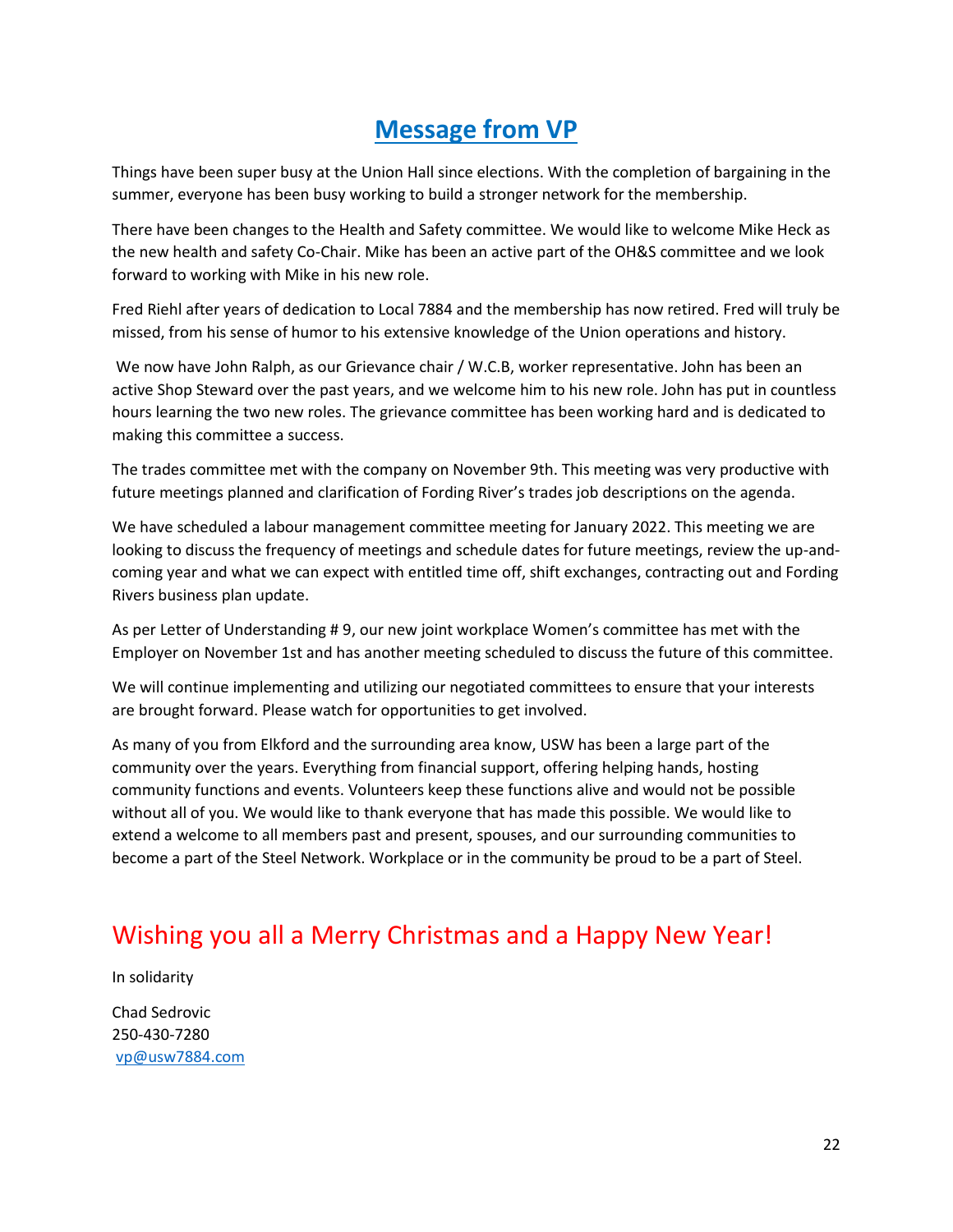#### **Reasons Why You Should Thank a Union**

# THANK A UNION

- 1. Weekends
- 2. Paid Vacation
- 3. FMLA
- 4. Paid Sick Leave
- **5. Child Labor Laws**
- **6. Social Security**
- 7. Minimum Wage
- 8. 8 Hour Work Day
- 9. Overtime Pay
- 10. Health & Safety OSHA
- 11. Health Care
- 12. Dental
- 13. Vision
- **14. Collective Bargaining**
- **15. Breaks**
- **16. Wrongful Termination Laws**
- **17. Age Discrimination Laws**
- 18. Raises
- **19. Sexual Harrasment Laws**
- **20. American Disabilities Act**
- 21. Holiday Pay
	- 22. Military Leave
	- 23. Equal Pay Act
	- 24. Civil Rights
	- 25. Workers Comp

# **AFL-CIO**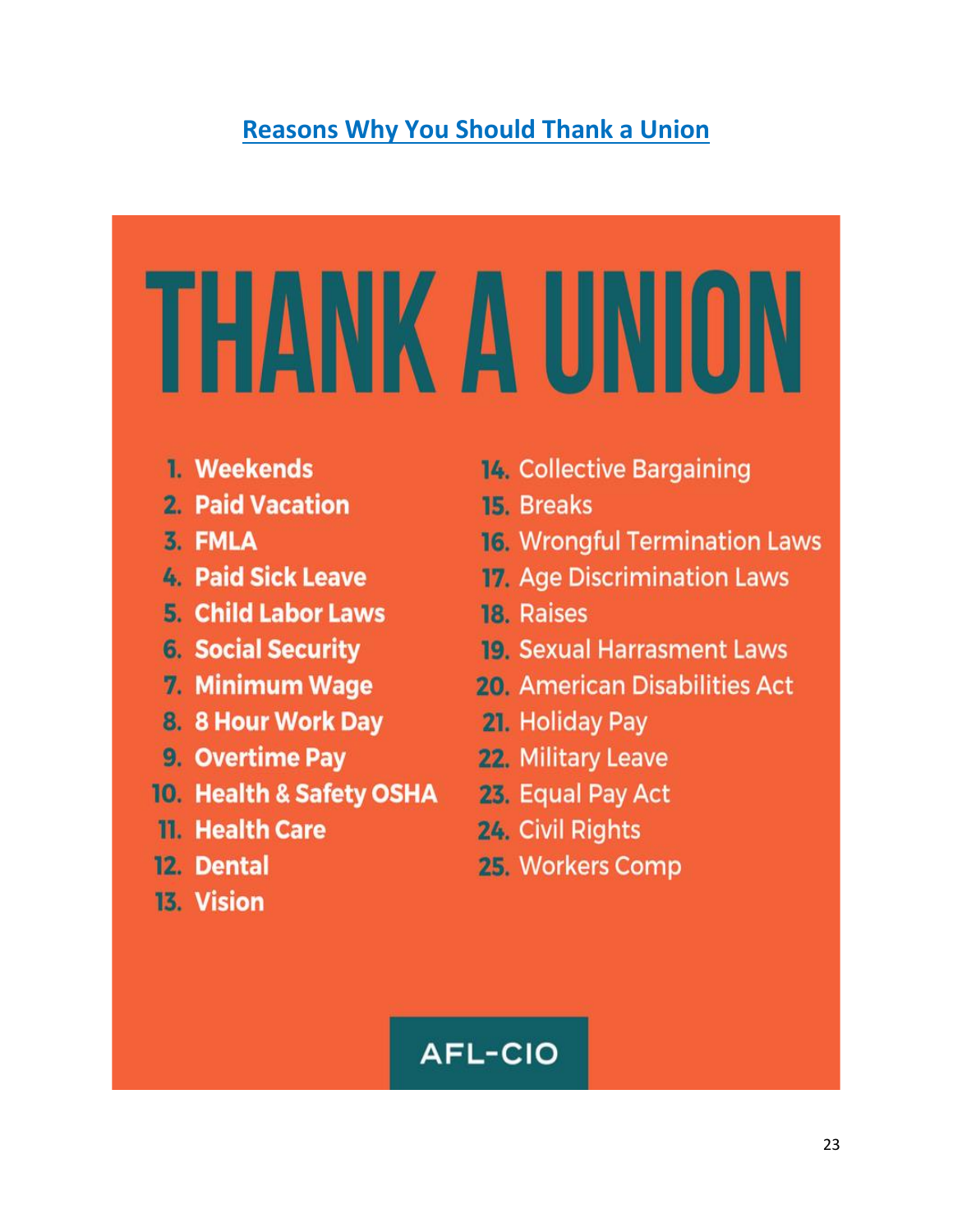# **USW LOCAL 7884 EXECUTIVE OFFICERS**

| <b>President</b>      | <b>Adam Connell</b>   | <b>Union Hall</b> | 865-2223 (910-0783) |
|-----------------------|-----------------------|-------------------|---------------------|
| <b>Vice President</b> | <b>Chad Sedrovic</b>  | Mine $Op (I)$     | 250-430-7280        |
| <b>Rec Secretary</b>  | <b>John Ralph</b>     | <b>Union Hall</b> | 250-4337960         |
| <b>Fin. Secretary</b> | <b>Tim Twa</b>        | <b>Maint (FD)</b> | 403-869-6815        |
| <b>Treasurer</b>      | <b>Greg Hill</b>      | Mine $Op(H)$      | 250-425-1313        |
| <b>Trustee</b>        | <b>Dustin Smith</b>   | Maint $(F)$       | 778-521-2078        |
| <b>Trustee</b>        | <b>Mike Heck</b>      | <b>Maint (HD)</b> | 250-421-7883        |
| <b>Trustee</b>        | <b>Chris Marshall</b> | Mine $Op(F)$      | 250-908-0472        |
| Guide                 | <b>Chris Olsen</b>    | <b>Maint (HD)</b> | 403-795-0049        |
| <b>Inside Guard</b>   | <b>Darlene Duerks</b> | Mine $Op(F)$      | 250-865-2218        |
| <b>Outside Guard</b>  | <b>Clayton Thiel</b>  | <b>Maint</b> (I)  | 780-807-9820        |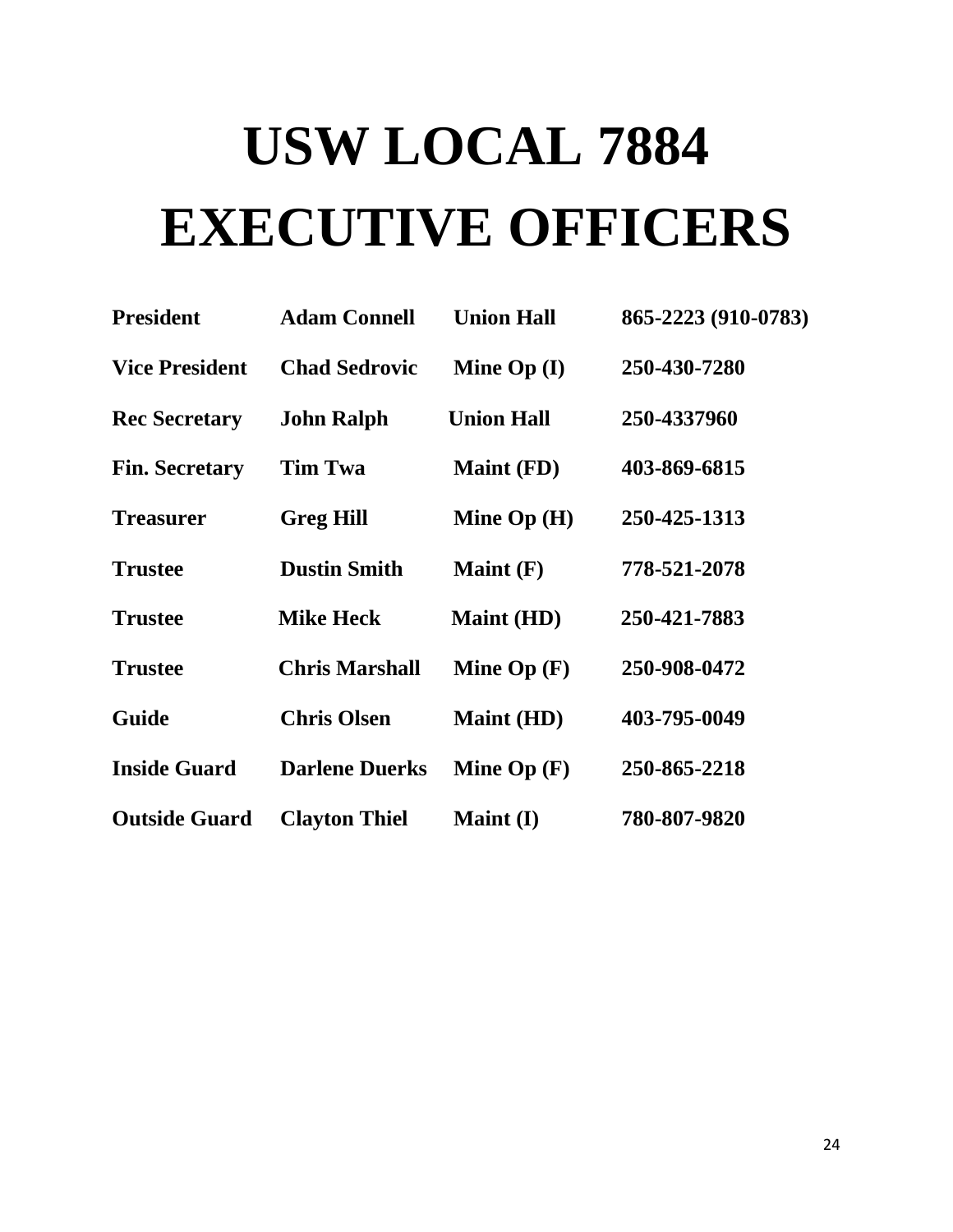# **SHOP STEWARD**

**››Indicates Chief Shop Steward** 

| <b>STEADY DAYS</b>           |                   |                         |
|------------------------------|-------------------|-------------------------|
| »Adam Connell                | <b>Union Hall</b> | 250-910-0783 (865-2223) |
| »John Ralph                  | <b>Union Hall</b> | 250-433-7960            |
| <b>F-SHIFT</b>               |                   |                         |
| $\rightarrow$ Tim Twa        | Maint.            | 403-869-6815            |
| <b>Dustin Smith</b>          | <b>Mine Op</b>    | 250-433-7765            |
| <b>Chris Marshall</b>        | Mine op           | 250-908-0472            |
| <b>Doug Brenner</b>          | <b>Mine Op</b>    | 250-946-6246            |
| <b>Mike Weckermann</b>       | <b>Mine Op</b>    | 604-414-9858            |
| <b>G-SHIFT</b>               |                   |                         |
| $\rightarrow$ Stan Timmerman | <b>Mine Op</b>    | 250-426-0286            |
| » Frank Giesbrecht           | <b>Mine Op</b>    | 403-382-8451            |
| <b>H-SHIFT</b>               |                   |                         |
| $\rightarrow$ Greg Hill      | <b>Mine Op</b>    | 250-865-4605            |
| »Chad Kniert                 | <b>Mine Op</b>    | 250-910-4556            |
| <b>Chris Dixon</b>           | <b>Process</b>    | $(403)849 - 7306$       |
| <b>Launa Ludwar</b>          | <b>Mine Op</b>    | 250-584-4010            |
| <b>Chris Olsen</b>           | <b>Process</b>    | 403-795-0049            |
| <b>I-SHIFT</b>               |                   |                         |
| »Chad Sedrovic               | <b>Mine OP</b>    | 250-430-7280            |
| »Clayton Thiel               | <b>Maint</b>      | 780-807-9820            |
| <b>Brent Tiessen</b>         | <b>Process</b>    | 403-332-3951            |
| <b>Kurt Blair</b>            | <b>Process</b>    | 250-432-9108            |
| <b>Braden Weir</b>           | <b>Mine Op</b>    | 250-910-7296            |
| <b>Jordan Whittaker</b>      | <b>Mine Op</b>    | 403-849-0442            |
| <b>Marty Ayres</b>           | Maint.            | 250-433-1836            |

**\* No other Stewards are to be used other than those indicated on this list without authorization of the Union.**

#### **GRIEVANCE COMMITTEE**

| <b>John Ralph (Co-Chair)</b> | <b>Union Hall</b> | 5&2           | 433-7960            |
|------------------------------|-------------------|---------------|---------------------|
| <b>Adam Connell</b>          | <b>Union Hall</b> | 5&2           | 865-2223 (910-0783) |
| <b>Christopher Olsen</b>     | <b>Maint</b>      | <b>H</b> Days | 403-795-0049        |
| <b>Clayton Thiel</b>         | <b>Maint</b>      |               | 780-807-9820        |
| <b>Marty Ayres</b>           | <b>Maint</b>      | ID            | 250-433-1836        |
| <b>Chad Kniert</b>           | Mine Op.          | Н             | 250-910-4556        |